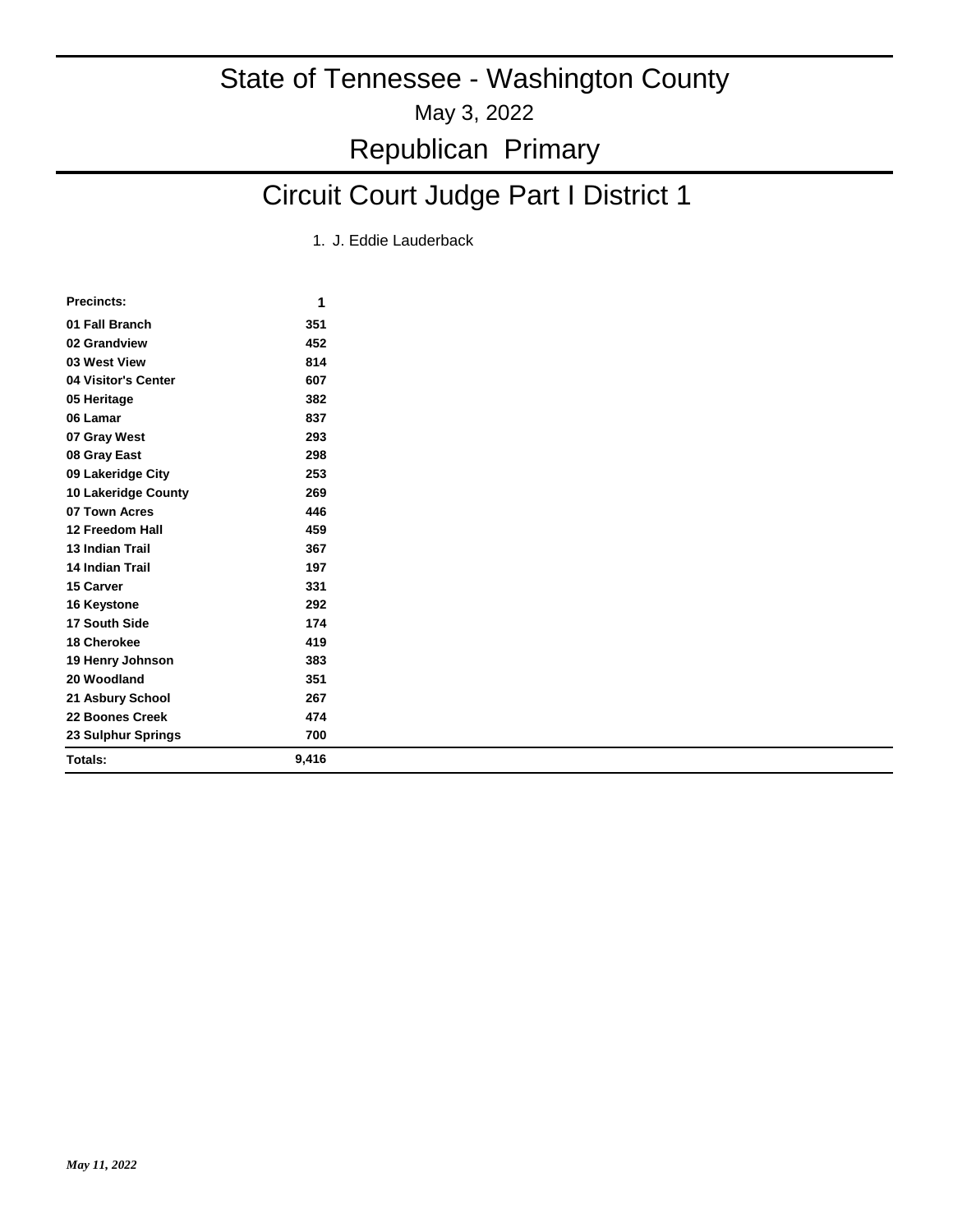May 3, 2022

### Republican Primary

## Circuit Court Judge Part II District 1

- 1. Suzanne Cook
- 2. Lois Bunton-Shults-Davis

| <b>Precincts:</b>      | 1     | 2     |
|------------------------|-------|-------|
| 01 Fall Branch         | 277   | 130   |
| 02 Grandview           | 372   | 162   |
| 03 West View           | 617   | 416   |
| 04 Visitor's Center    | 495   | 220   |
| 05 Heritage            | 335   | 102   |
| 06 Lamar               | 653   | 371   |
| 07 Gray West           | 285   | 88    |
| 08 Gray East           | 244   | 115   |
| 09 Lakeridge City      | 228   | 85    |
| 10 Lakeridge County    | 206   | 122   |
| 07 Town Acres          | 327   | 170   |
| 12 Freedom Hall        | 345   | 188   |
| <b>13 Indian Trail</b> | 310   | 115   |
| 14 Indian Trail        | 133   | 76    |
| 15 Carver              | 257   | 131   |
| 16 Keystone            | 201   | 126   |
| 17 South Side          | 119   | 99    |
| <b>18 Cherokee</b>     | 331   | 158   |
| 19 Henry Johnson       | 314   | 142   |
| 20 Woodland            | 299   | 104   |
| 21 Asbury School       | 237   | 91    |
| 22 Boones Creek        | 469   | 102   |
| 23 Sulphur Springs     | 610   | 214   |
| Totals:                | 7,664 | 3,527 |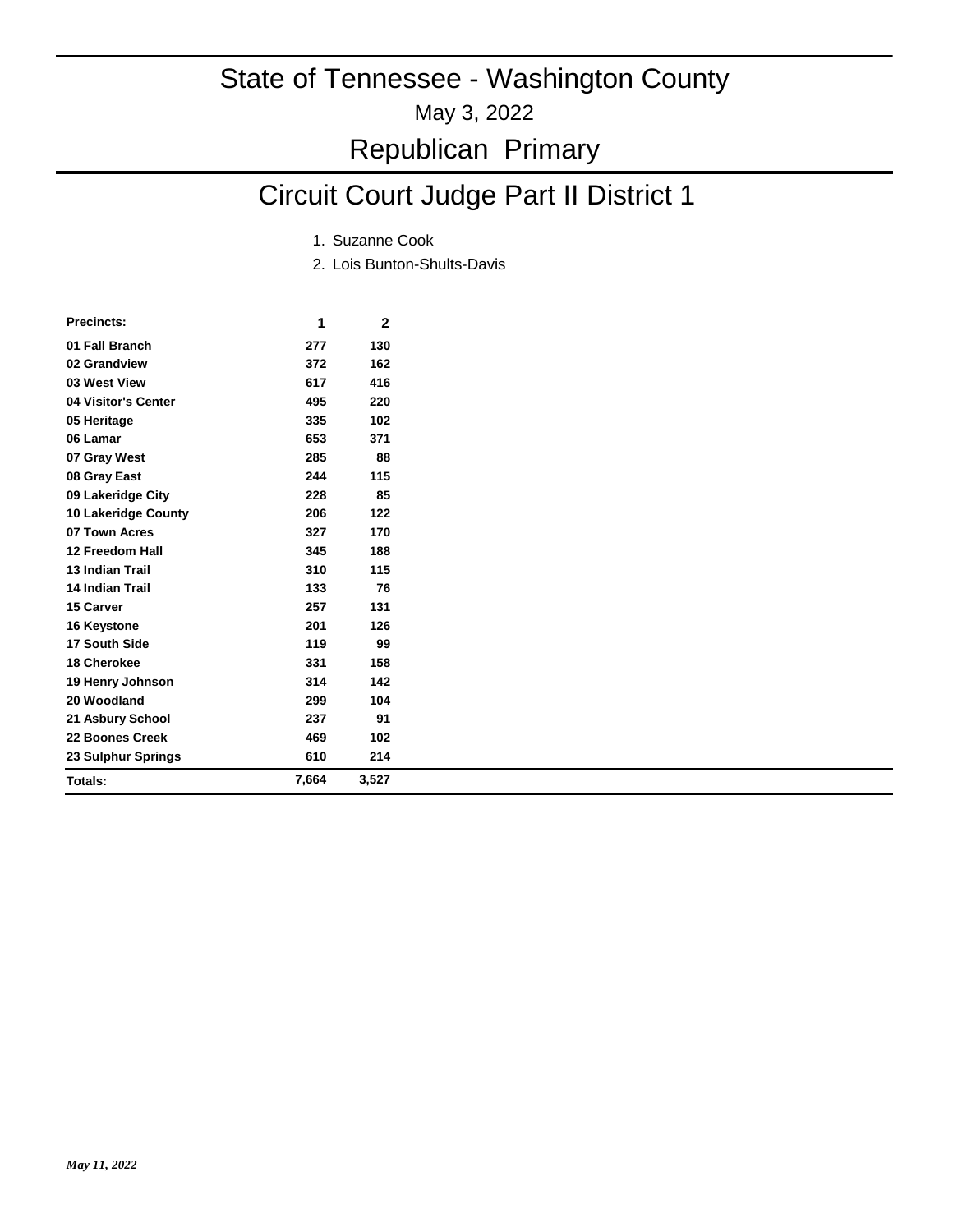Republican Primary

## Chancellor District 1

1. John C. Rambo

| <b>Precincts:</b>      | 1     |
|------------------------|-------|
| 01 Fall Branch         | 356   |
| 02 Grandview           | 493   |
| 03 West View           | 934   |
| 04 Visitor's Center    | 647   |
| 05 Heritage            | 415   |
| 06 Lamar               | 945   |
| 07 Gray West           | 292   |
| 08 Gray East           | 308   |
| 09 Lakeridge City      | 271   |
| 10 Lakeridge County    | 275   |
| 07 Town Acres          | 429   |
| 12 Freedom Hall        | 466   |
| <b>13 Indian Trail</b> | 369   |
| 14 Indian Trail        | 195   |
| 15 Carver              | 332   |
| 16 Keystone            | 284   |
| 17 South Side          | 175   |
| 18 Cherokee            | 432   |
| 19 Henry Johnson       | 408   |
| 20 Woodland            | 354   |
| 21 Asbury School       | 295   |
| 22 Boones Creek        | 476   |
| 23 Sulphur Springs     | 735   |
| Totals:                | 9,886 |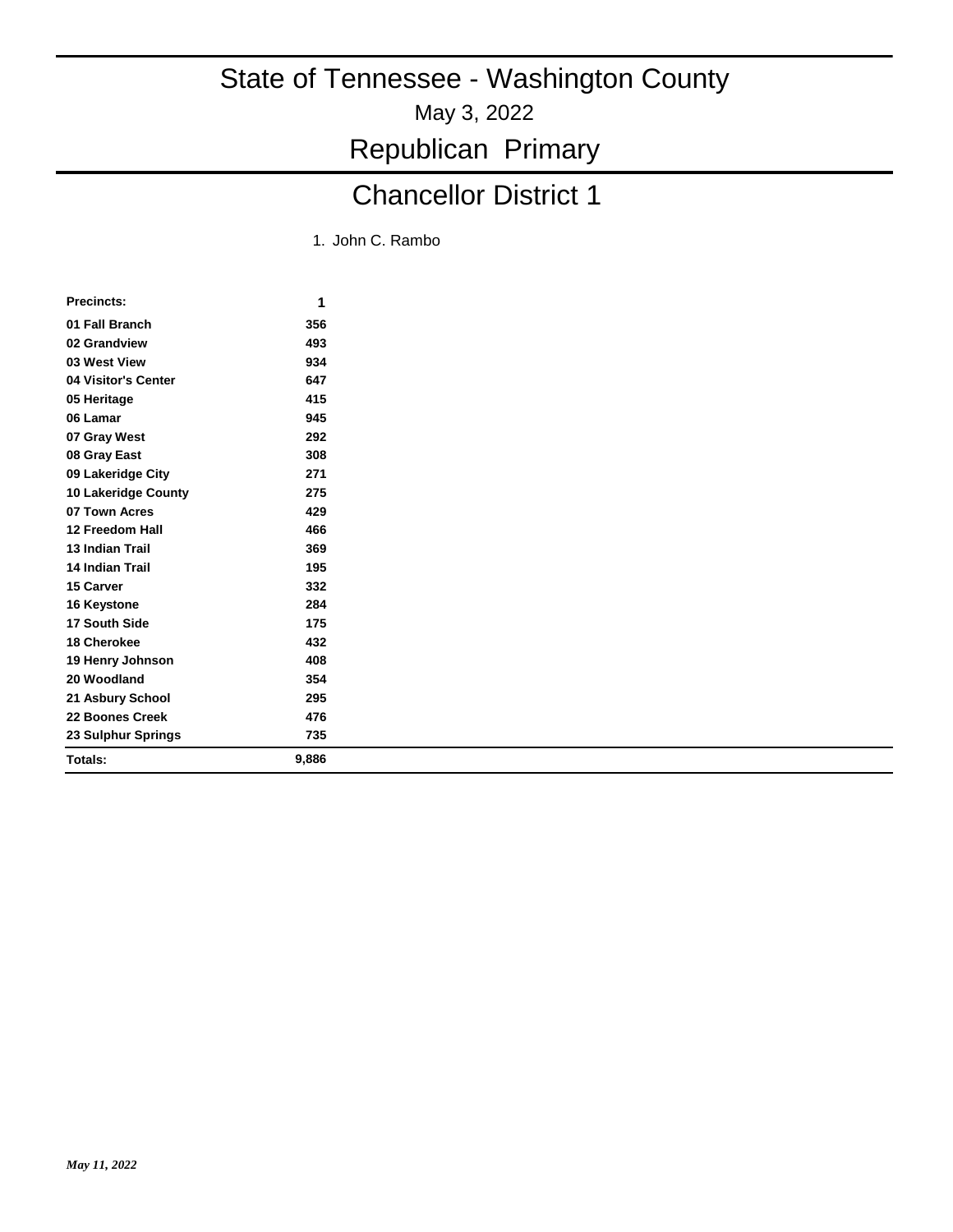## Criminal Court Judge Part I District 1

1. Lisa Nidiffer Rice

| <b>Precincts:</b>      | 1     |
|------------------------|-------|
| 01 Fall Branch         | 362   |
| 02 Grandview           | 470   |
| 03 West View           | 851   |
| 04 Visitor's Center    | 623   |
| 05 Heritage            | 391   |
| 06 Lamar               | 869   |
| 07 Gray West           | 295   |
| 08 Gray East           | 307   |
| 09 Lakeridge City      | 260   |
| 10 Lakeridge County    | 285   |
| 07 Town Acres          | 433   |
| 12 Freedom Hall        | 458   |
| <b>13 Indian Trail</b> | 370   |
| <b>14 Indian Trail</b> | 189   |
| 15 Carver              | 338   |
| 16 Keystone            | 289   |
| 17 South Side          | 176   |
| 18 Cherokee            | 422   |
| 19 Henry Johnson       | 391   |
| 20 Woodland            | 356   |
| 21 Asbury School       | 288   |
| 22 Boones Creek        | 463   |
| 23 Sulphur Springs     | 737   |
| Totals:                | 9,623 |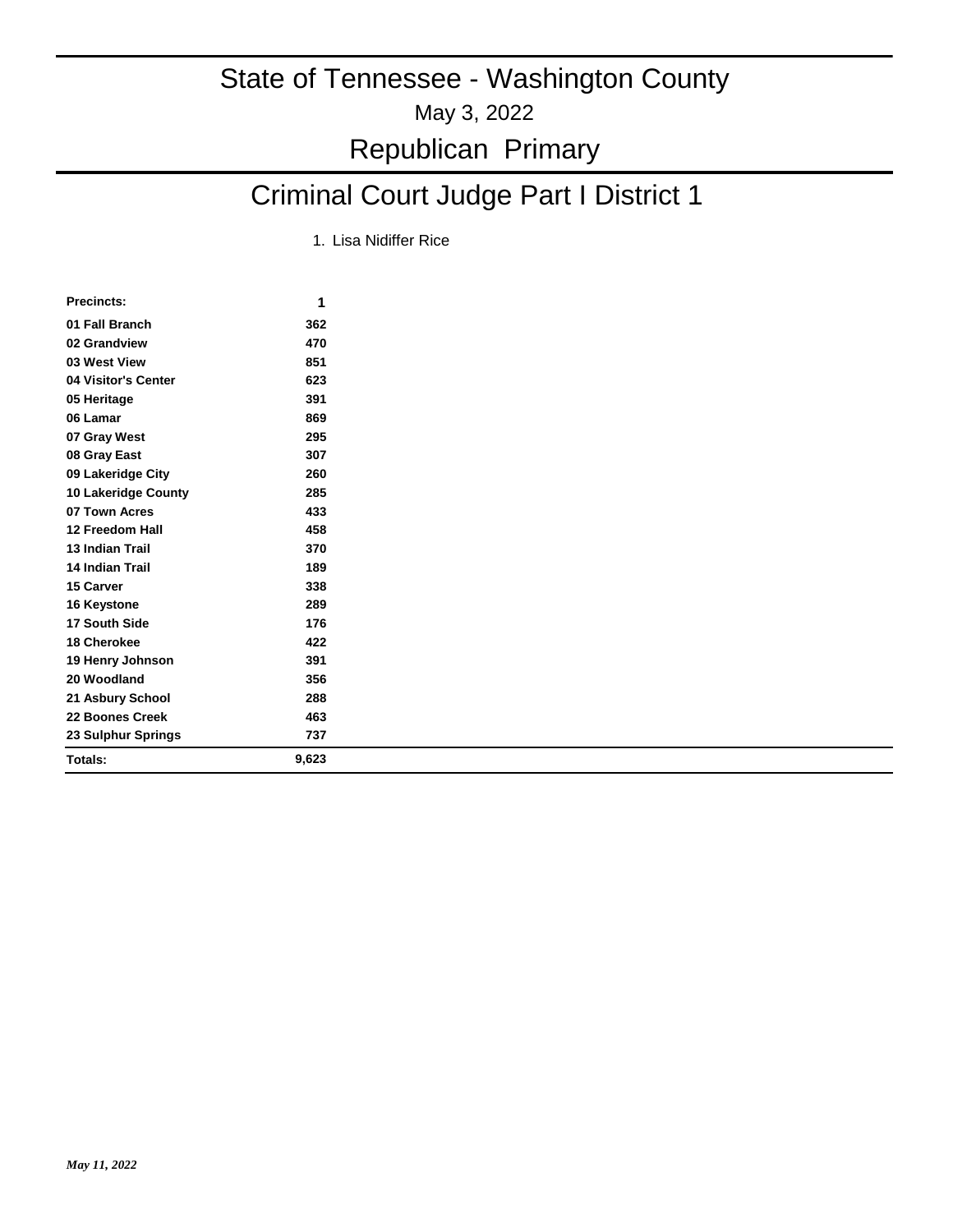## Criminal Court Judge Part II District 1

1. Stacy L. Street

| <b>Precincts:</b>      | 1     |
|------------------------|-------|
| 01 Fall Branch         | 351   |
| 02 Grandview           | 455   |
| 03 West View           | 806   |
| 04 Visitor's Center    | 594   |
| 05 Heritage            | 387   |
| 06 Lamar               | 827   |
| 07 Gray West           | 296   |
| 08 Gray East           | 296   |
| 09 Lakeridge City      | 252   |
| 10 Lakeridge County    | 281   |
| 07 Town Acres          | 414   |
| 12 Freedom Hall        | 446   |
| 13 Indian Trail        | 361   |
| <b>14 Indian Trail</b> | 186   |
| 15 Carver              | 326   |
| 16 Keystone            | 288   |
| 17 South Side          | 172   |
| 18 Cherokee            | 411   |
| 19 Henry Johnson       | 384   |
| 20 Woodland            | 341   |
| 21 Asbury School       | 274   |
| 22 Boones Creek        | 464   |
| 23 Sulphur Springs     | 694   |
| Totals:                | 9,306 |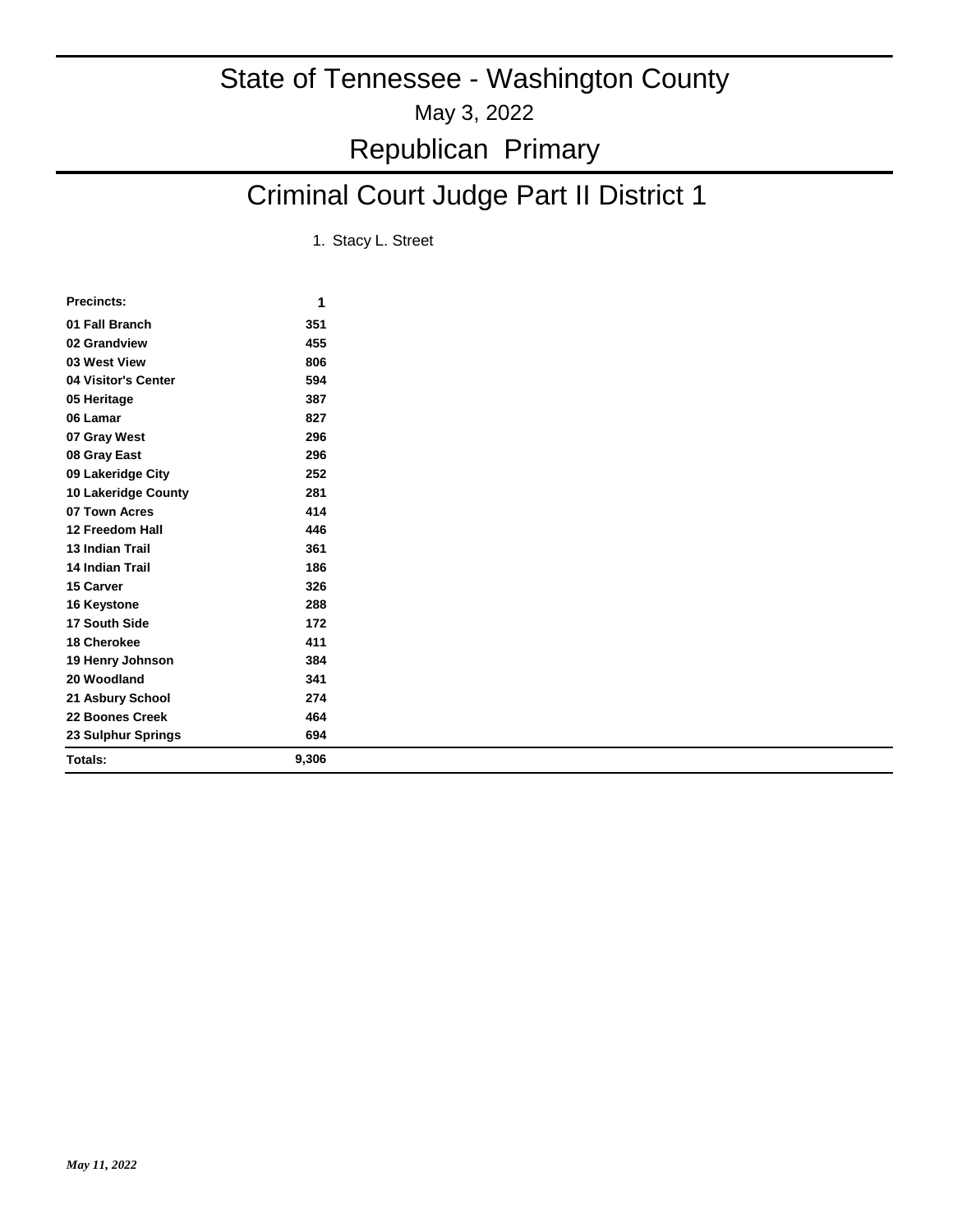## District Attorney General District 1

1. Steve Finney

| <b>Precincts:</b>      | 1     |
|------------------------|-------|
| 01 Fall Branch         | 346   |
| 02 Grandview           | 453   |
| 03 West View           | 802   |
| 04 Visitor's Center    | 594   |
| 05 Heritage            | 380   |
| 06 Lamar               | 819   |
| 07 Gray West           | 290   |
| 08 Gray East           | 294   |
| 09 Lakeridge City      | 252   |
| 10 Lakeridge County    | 278   |
| 07 Town Acres          | 407   |
| 12 Freedom Hall        | 426   |
| <b>13 Indian Trail</b> | 339   |
| <b>14 Indian Trail</b> | 174   |
| 15 Carver              | 323   |
| 16 Keystone            | 280   |
| 17 South Side          | 170   |
| 18 Cherokee            | 399   |
| 19 Henry Johnson       | 375   |
| 20 Woodland            | 336   |
| 21 Asbury School       | 266   |
| 22 Boones Creek        | 461   |
| 23 Sulphur Springs     | 704   |
| Totals:                | 9,168 |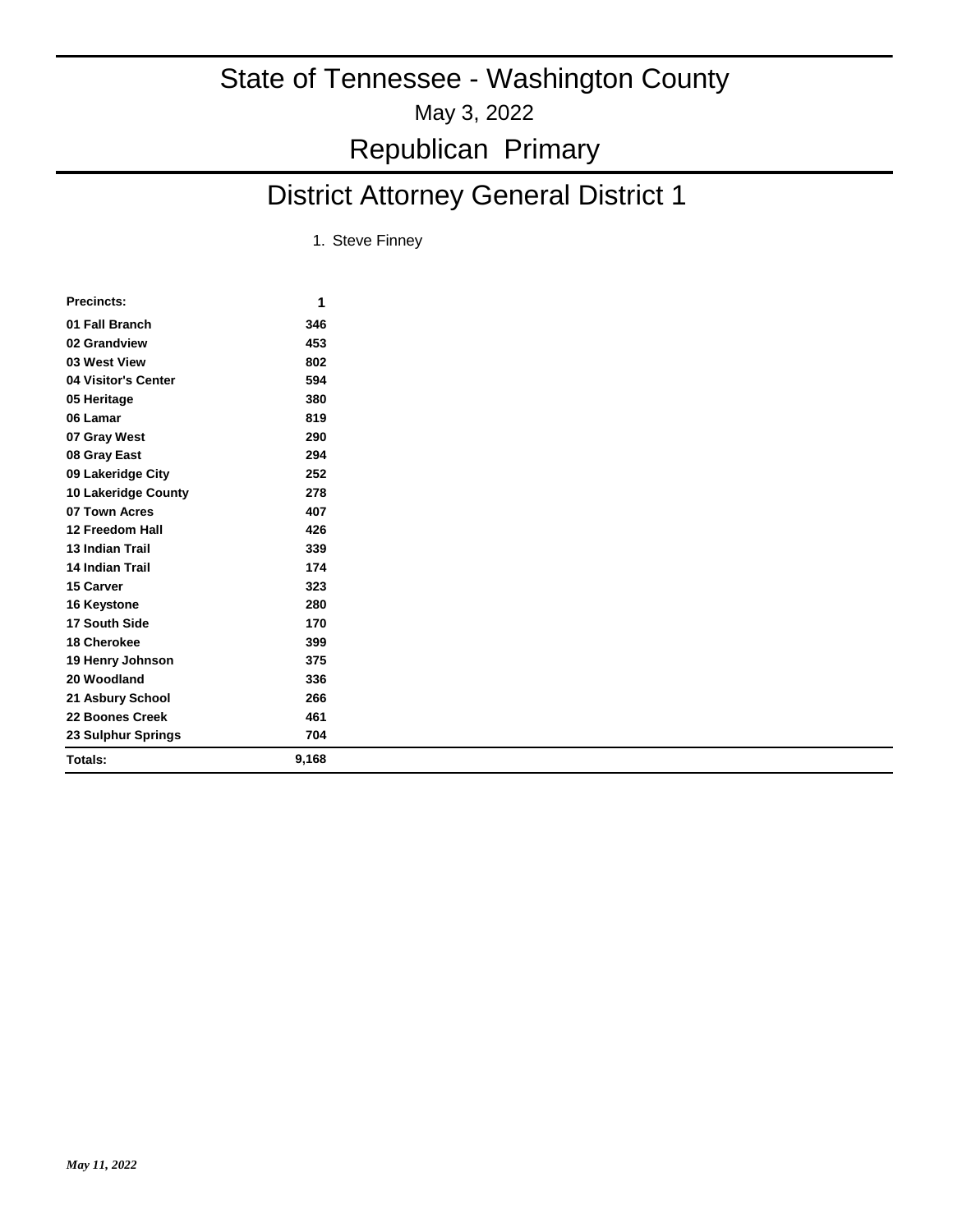May 3, 2022

Republican Primary

## Public Defender District 1

1. Jeff Kelly

| Precincts:             | 1     |  |
|------------------------|-------|--|
| 01 Fall Branch         | 343   |  |
| 02 Grandview           | 455   |  |
| 03 West View           | 804   |  |
| 04 Visitor's Center    | 596   |  |
| 05 Heritage            | 379   |  |
| 06 Lamar               | 808   |  |
| 07 Gray West           | 287   |  |
| 08 Gray East           | 293   |  |
| 09 Lakeridge City      | 245   |  |
| 10 Lakeridge County    | 265   |  |
| 07 Town Acres          | 406   |  |
| 12 Freedom Hall        | 414   |  |
| <b>13 Indian Trail</b> | 339   |  |
| <b>14 Indian Trail</b> | 183   |  |
| 15 Carver              | 317   |  |
| 16 Keystone            | 285   |  |
| 17 South Side          | 169   |  |
| 18 Cherokee            | 411   |  |
| 19 Henry Johnson       | 376   |  |
| 20 Woodland            | 333   |  |
| 21 Asbury School       | 269   |  |
| 22 Boones Creek        | 442   |  |
| 23 Sulphur Springs     | 696   |  |
| Totals:                | 9,115 |  |
|                        |       |  |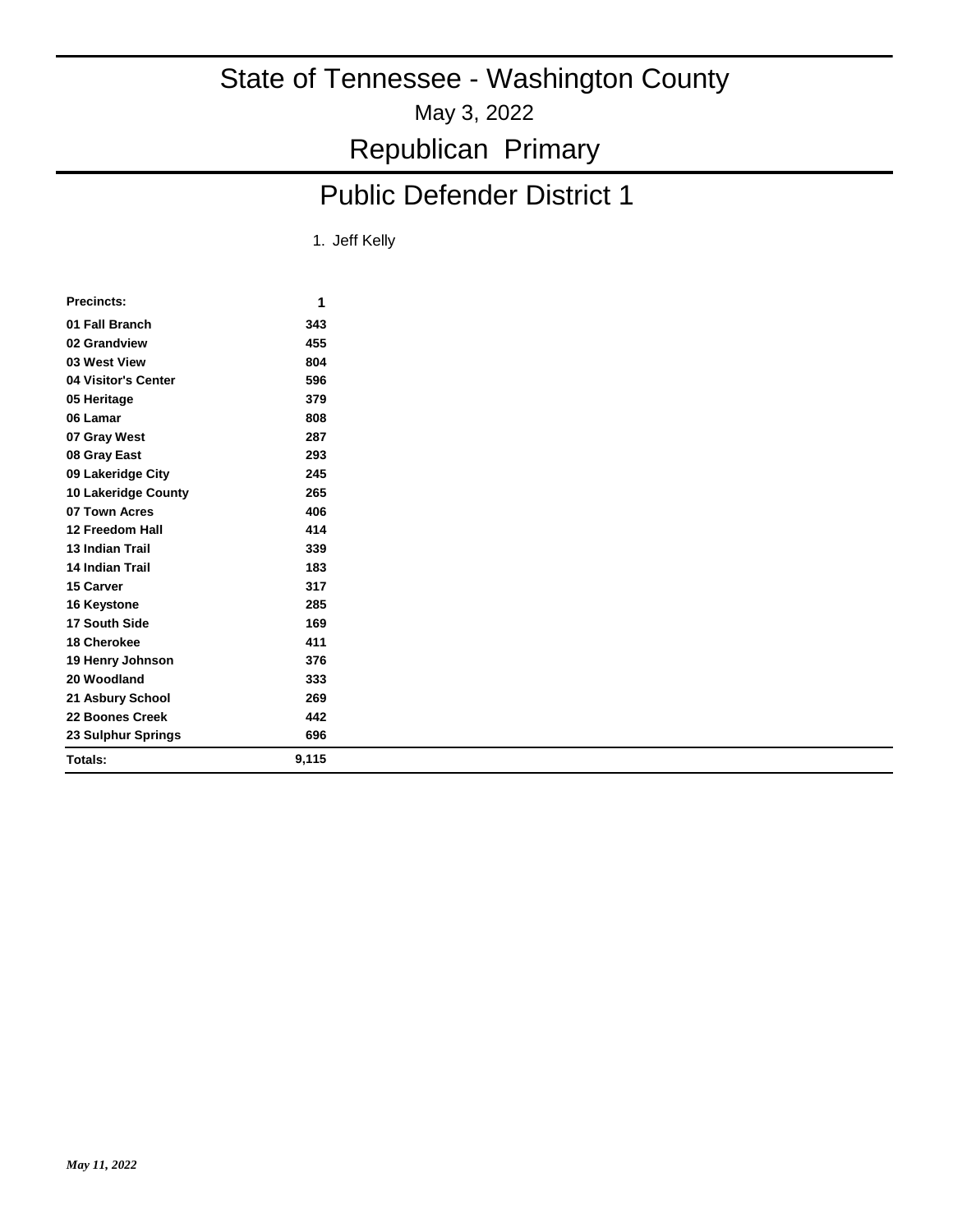### Democratic Primary

## Circuit Court Judge Part I District 1

| <b>Precincts:</b>      | 1        |
|------------------------|----------|
| 01 Fall Branch         | 0        |
| 02 Grandview           | 0        |
| 03 West View           | 0        |
| 04 Visitor's Center    | 0        |
| 05 Heritage            | 0        |
| 06 Lamar               | 0        |
| 07 Gray West           | 0        |
| 08 Gray East           | 0        |
| 09 Lakeridge City      | 0        |
| 10 Lakeridge County    | 0        |
| 07 Town Acres          | 0        |
| 12 Freedom Hall        | $\bf{0}$ |
| <b>13 Indian Trail</b> | 0        |
| <b>14 Indian Trail</b> | 0        |
| 15 Carver              | 0        |
| 16 Keystone            | 0        |
| 17 South Side          | 0        |
| 18 Cherokee            | 0        |
| 19 Henry Johnson       | 0        |
| 20 Woodland            | 0        |
| 21 Asbury School       | 0        |
| 22 Boones Creek        | 0        |
| 23 Sulphur Springs     | 0        |
| Totals:                | 0        |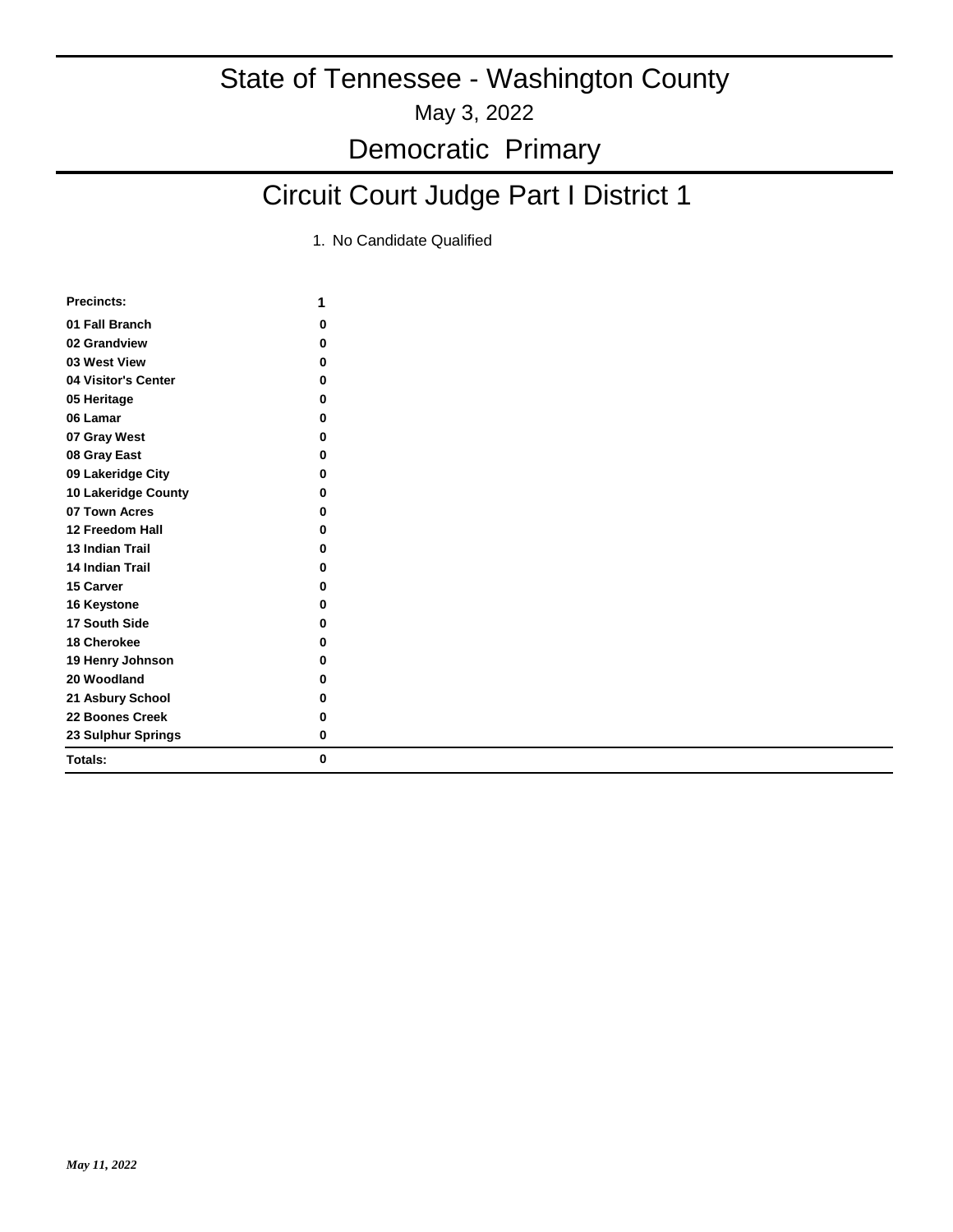## Circuit Court Judge Part II District 1

| <b>Precincts:</b>      | 1        |
|------------------------|----------|
| 01 Fall Branch         | 0        |
| 02 Grandview           | 0        |
| 03 West View           | 0        |
| 04 Visitor's Center    | $\bf{0}$ |
| 05 Heritage            | 0        |
| 06 Lamar               | 0        |
| 07 Gray West           | 0        |
| 08 Gray East           | 0        |
| 09 Lakeridge City      | 0        |
| 10 Lakeridge County    | 0        |
| 07 Town Acres          | 0        |
| 12 Freedom Hall        | 0        |
| <b>13 Indian Trail</b> | O        |
| 14 Indian Trail        | 0        |
| 15 Carver              | U        |
| 16 Keystone            | 0        |
| 17 South Side          | 0        |
| 18 Cherokee            | O        |
| 19 Henry Johnson       | 0        |
| 20 Woodland            | 0        |
| 21 Asbury School       | 0        |
| 22 Boones Creek        | 0        |
| 23 Sulphur Springs     | 0        |
| Totals:                | 0        |
|                        |          |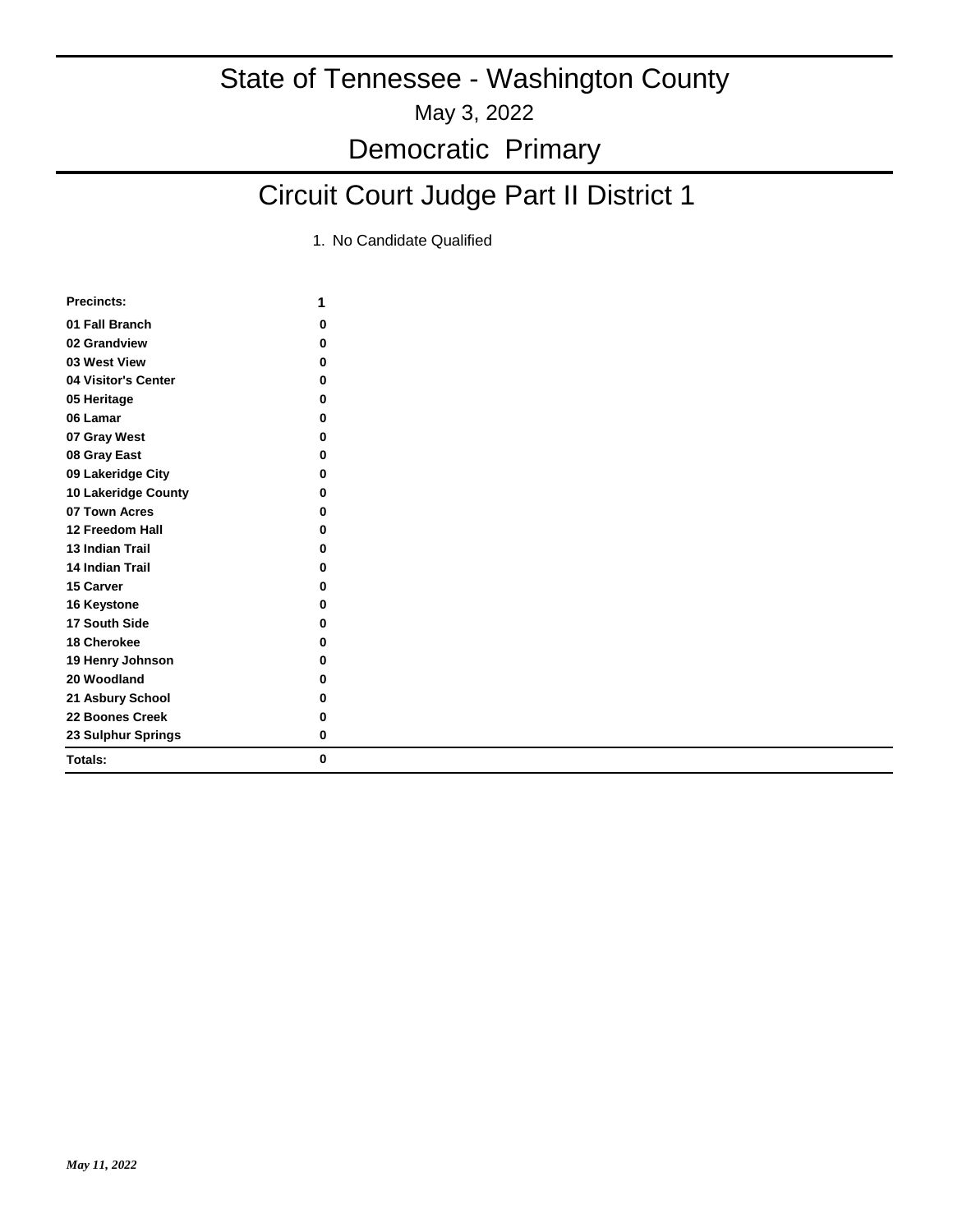May 3, 2022

Democratic Primary

## Chancellor District 1

| <b>Precincts:</b>      | 1 |
|------------------------|---|
| 01 Fall Branch         | 0 |
| 02 Grandview           | ŋ |
| 03 West View           | 0 |
| 04 Visitor's Center    | 0 |
| 05 Heritage            | O |
| 06 Lamar               | O |
| 07 Gray West           | 0 |
| 08 Gray East           | 0 |
| 09 Lakeridge City      | O |
| 10 Lakeridge County    | 0 |
| 07 Town Acres          | 0 |
| 12 Freedom Hall        | 0 |
| <b>13 Indian Trail</b> | ŋ |
| <b>14 Indian Trail</b> | 0 |
| 15 Carver              | ŋ |
| 16 Keystone            | O |
| 17 South Side          | O |
| 18 Cherokee            | 0 |
| 19 Henry Johnson       | 0 |
| 20 Woodland            | 0 |
| 21 Asbury School       | 0 |
| 22 Boones Creek        | 0 |
| 23 Sulphur Springs     | 0 |
| Totals:                | 0 |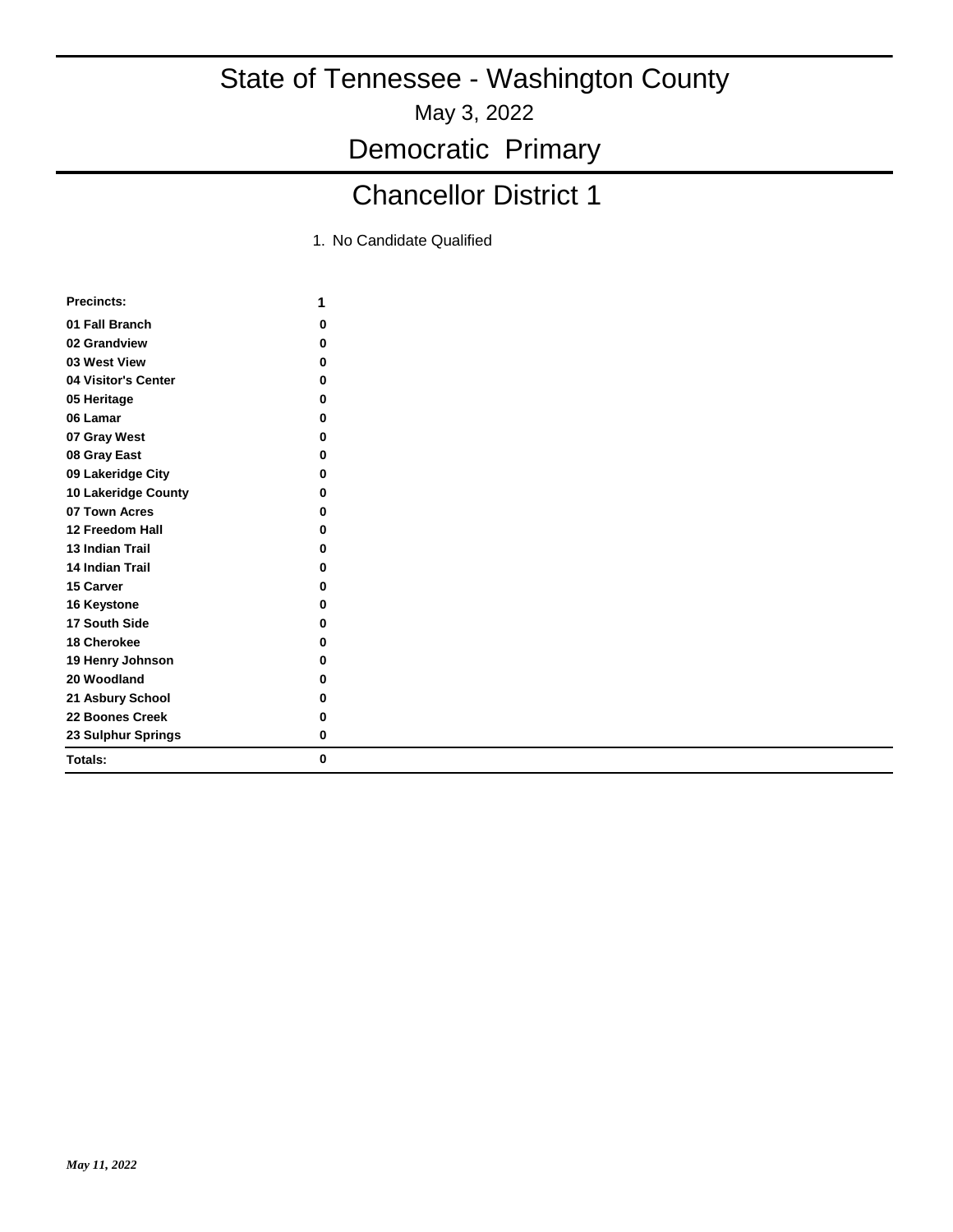## Criminal Court Judge Part I District 1

| <b>Precincts:</b>      | 1 |
|------------------------|---|
| 01 Fall Branch         | 0 |
| 02 Grandview           | ŋ |
| 03 West View           | 0 |
| 04 Visitor's Center    | ŋ |
| 05 Heritage            | 0 |
| 06 Lamar               | 0 |
| 07 Gray West           | 0 |
| 08 Gray East           | 0 |
| 09 Lakeridge City      | ŋ |
| 10 Lakeridge County    | 0 |
| 07 Town Acres          | ŋ |
| 12 Freedom Hall        | 0 |
| <b>13 Indian Trail</b> | 0 |
| <b>14 Indian Trail</b> | 0 |
| <b>15 Carver</b>       | 0 |
| 16 Keystone            | 0 |
| 17 South Side          | 0 |
| 18 Cherokee            | 0 |
| 19 Henry Johnson       | 0 |
| 20 Woodland            | 0 |
| 21 Asbury School       | 0 |
| 22 Boones Creek        | 0 |
| 23 Sulphur Springs     | 0 |
| Totals:                | 0 |
|                        |   |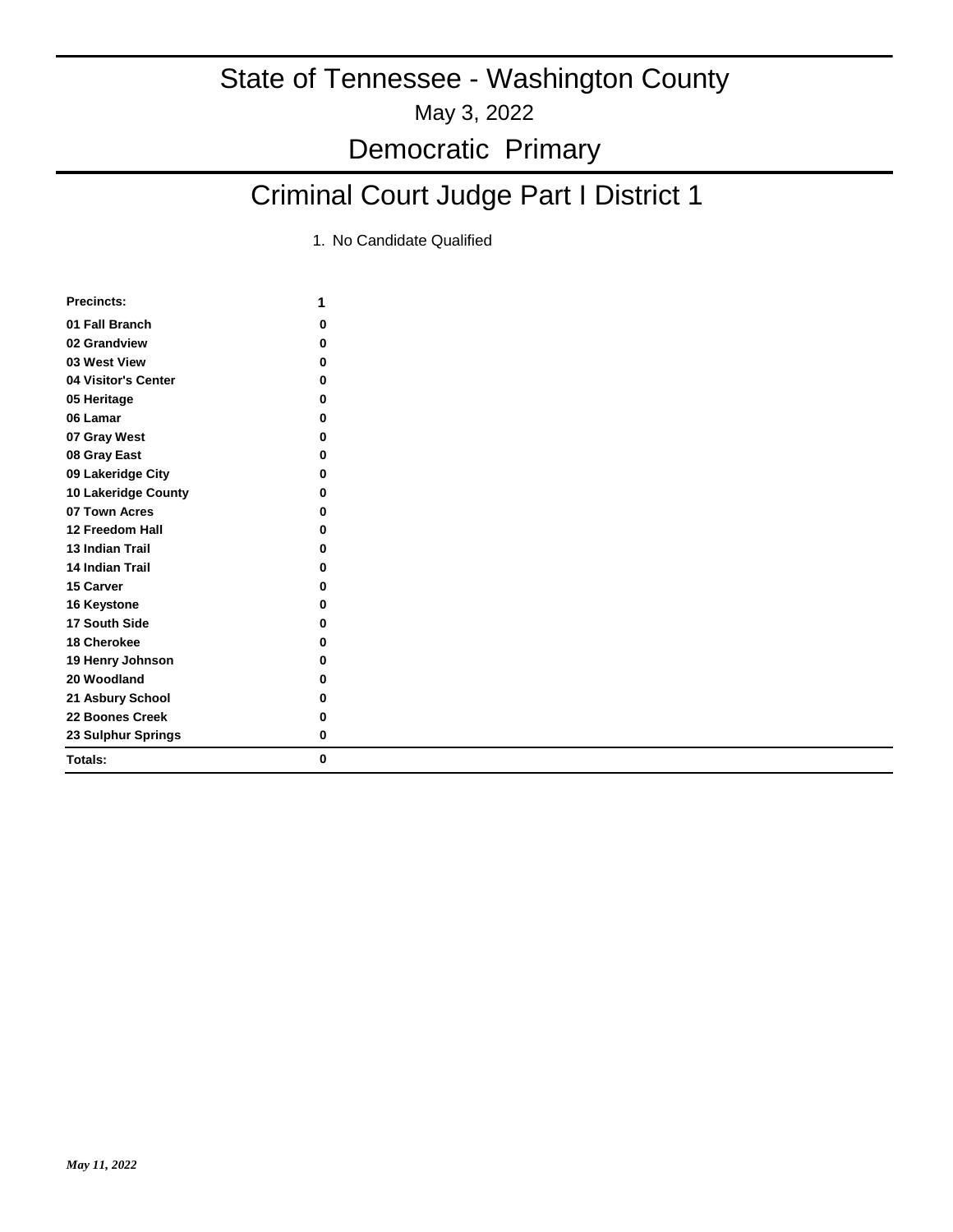## Criminal Court Judge Part II District 1

| <b>Precincts:</b>      | 1        |
|------------------------|----------|
| 01 Fall Branch         | 0        |
| 02 Grandview           | 0        |
| 03 West View           | 0        |
| 04 Visitor's Center    | 0        |
| 05 Heritage            | $\bf{0}$ |
| 06 Lamar               | 0        |
| 07 Gray West           | 0        |
| 08 Gray East           | 0        |
| 09 Lakeridge City      | $\bf{0}$ |
| 10 Lakeridge County    | 0        |
| 07 Town Acres          | 0        |
| 12 Freedom Hall        | 0        |
| <b>13 Indian Trail</b> | ŋ        |
| 14 Indian Trail        | U        |
| 15 Carver              | U        |
| 16 Keystone            | U        |
| 17 South Side          | O        |
| 18 Cherokee            | 0        |
| 19 Henry Johnson       | 0        |
| 20 Woodland            | 0        |
| 21 Asbury School       | 0        |
| 22 Boones Creek        | 0        |
| 23 Sulphur Springs     | 0        |
| Totals:                | 0        |
|                        |          |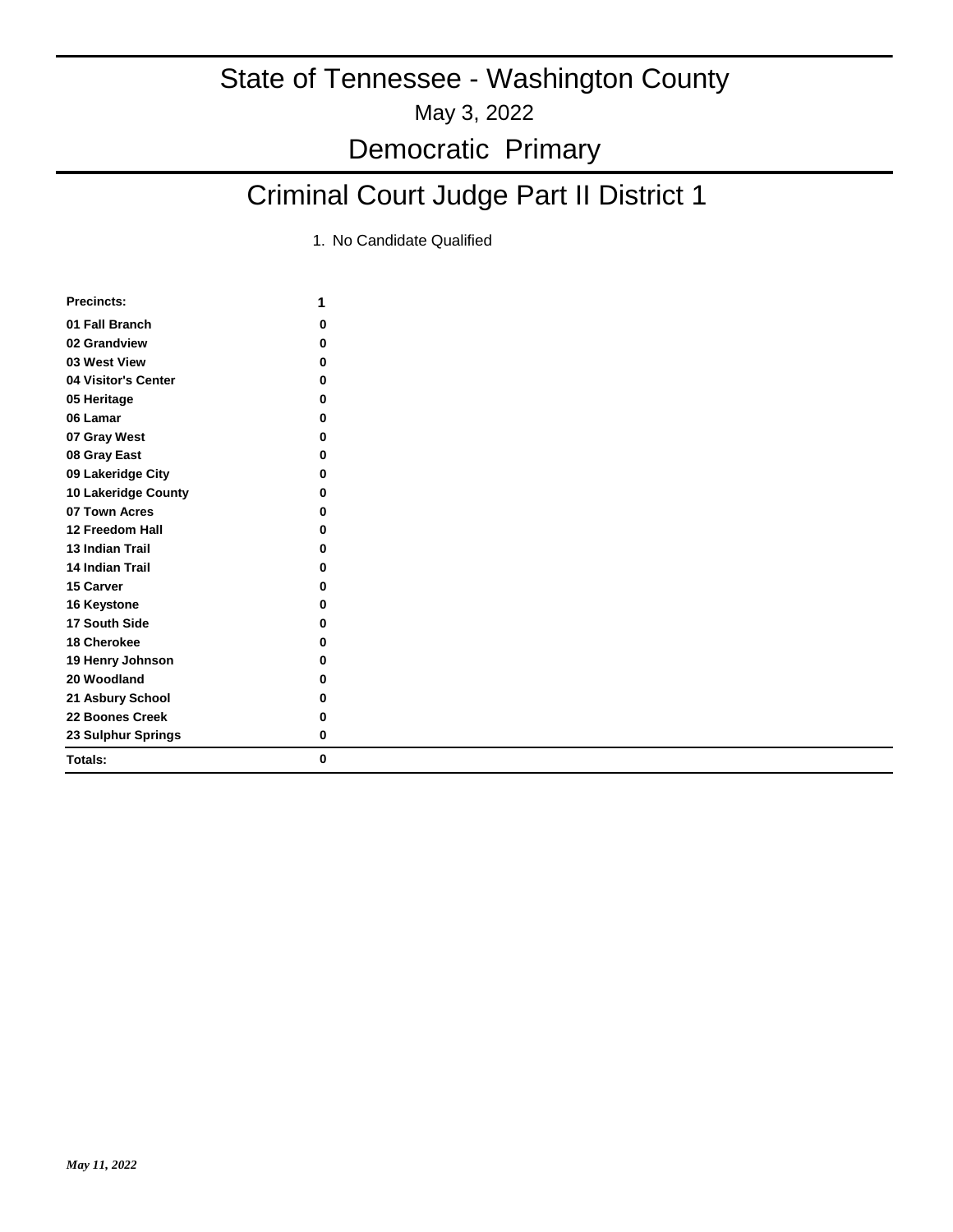### Democratic Primary

## District Attorney General District 1

| 01 Fall Branch<br>0<br>02 Grandview<br>0<br>03 West View<br>0<br>04 Visitor's Center<br>0<br>05 Heritage<br>0<br>06 Lamar<br>0<br>07 Gray West<br>0<br>08 Gray East<br>0 |  |
|--------------------------------------------------------------------------------------------------------------------------------------------------------------------------|--|
|                                                                                                                                                                          |  |
|                                                                                                                                                                          |  |
|                                                                                                                                                                          |  |
|                                                                                                                                                                          |  |
|                                                                                                                                                                          |  |
|                                                                                                                                                                          |  |
|                                                                                                                                                                          |  |
|                                                                                                                                                                          |  |
| 09 Lakeridge City<br>0                                                                                                                                                   |  |
| 10 Lakeridge County<br>0                                                                                                                                                 |  |
| 07 Town Acres<br>0                                                                                                                                                       |  |
| 12 Freedom Hall<br>0                                                                                                                                                     |  |
| <b>13 Indian Trail</b><br>$\bf{0}$                                                                                                                                       |  |
| 14 Indian Trail<br>U                                                                                                                                                     |  |
| 15 Carver<br>0                                                                                                                                                           |  |
| U<br>16 Keystone                                                                                                                                                         |  |
| 17 South Side<br>0                                                                                                                                                       |  |
| <b>18 Cherokee</b><br>0                                                                                                                                                  |  |
| 19 Henry Johnson<br>0                                                                                                                                                    |  |
| 20 Woodland<br>0                                                                                                                                                         |  |
| 21 Asbury School<br>0                                                                                                                                                    |  |
| 22 Boones Creek<br>0                                                                                                                                                     |  |
| 23 Sulphur Springs<br>0                                                                                                                                                  |  |
| 0<br>Totals:                                                                                                                                                             |  |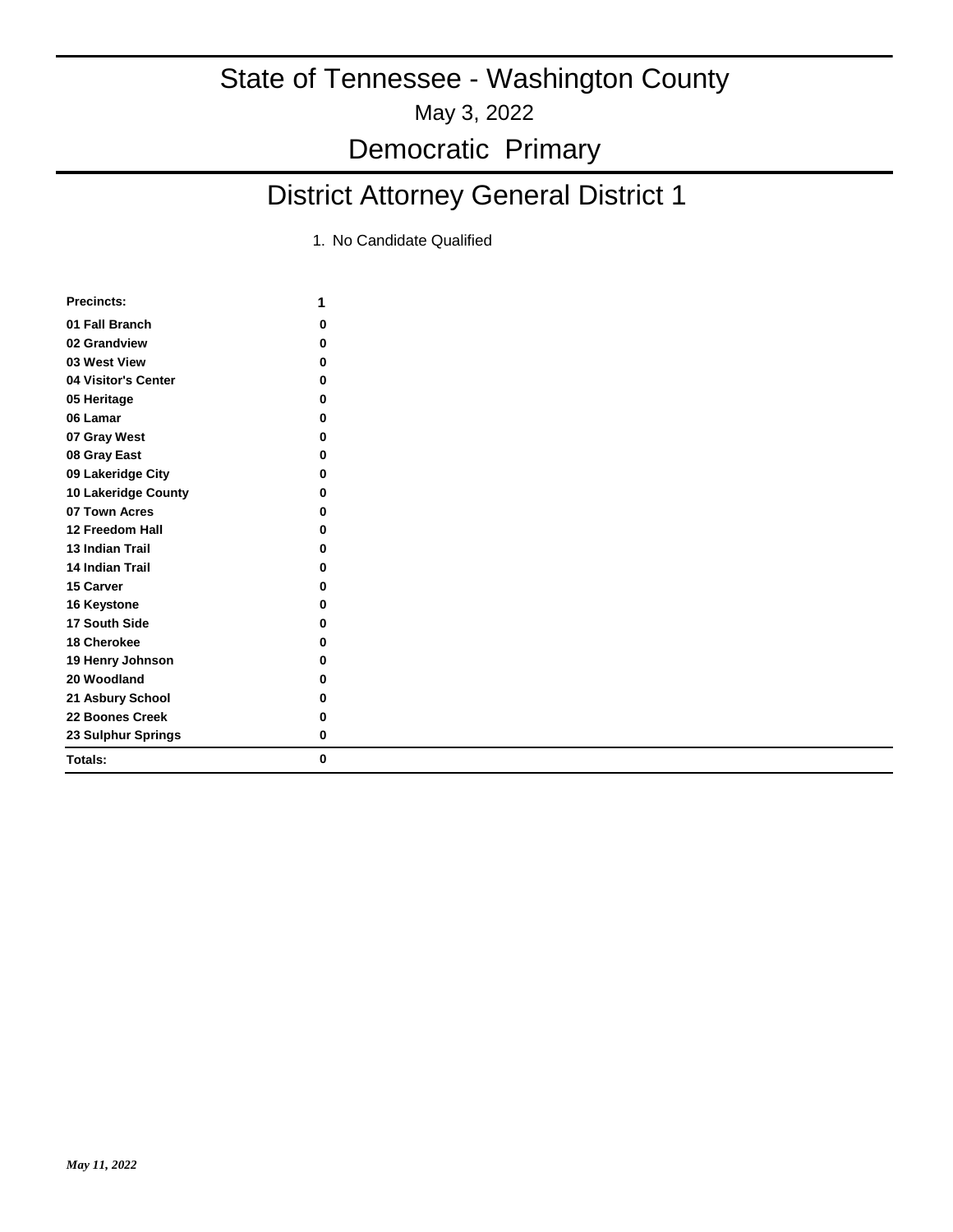May 3, 2022

Democratic Primary

## Public Defender District 1

| <b>Precincts:</b>      | 1 |
|------------------------|---|
| 01 Fall Branch         | 0 |
| 02 Grandview           | 0 |
| 03 West View           | 0 |
| 04 Visitor's Center    | 0 |
| 05 Heritage            | O |
| 06 Lamar               | ŋ |
| 07 Gray West           | 0 |
| 08 Gray East           | 0 |
| 09 Lakeridge City      | ŋ |
| 10 Lakeridge County    | 0 |
| 07 Town Acres          | ŋ |
| 12 Freedom Hall        | 0 |
| <b>13 Indian Trail</b> | 0 |
| <b>14 Indian Trail</b> | ŋ |
| 15 Carver              | ŋ |
| 16 Keystone            | O |
| 17 South Side          | ŋ |
| 18 Cherokee            | 0 |
| 19 Henry Johnson       | 0 |
| 20 Woodland            | 0 |
| 21 Asbury School       | 0 |
| 22 Boones Creek        | 0 |
| 23 Sulphur Springs     | 0 |
| Totals:                | 0 |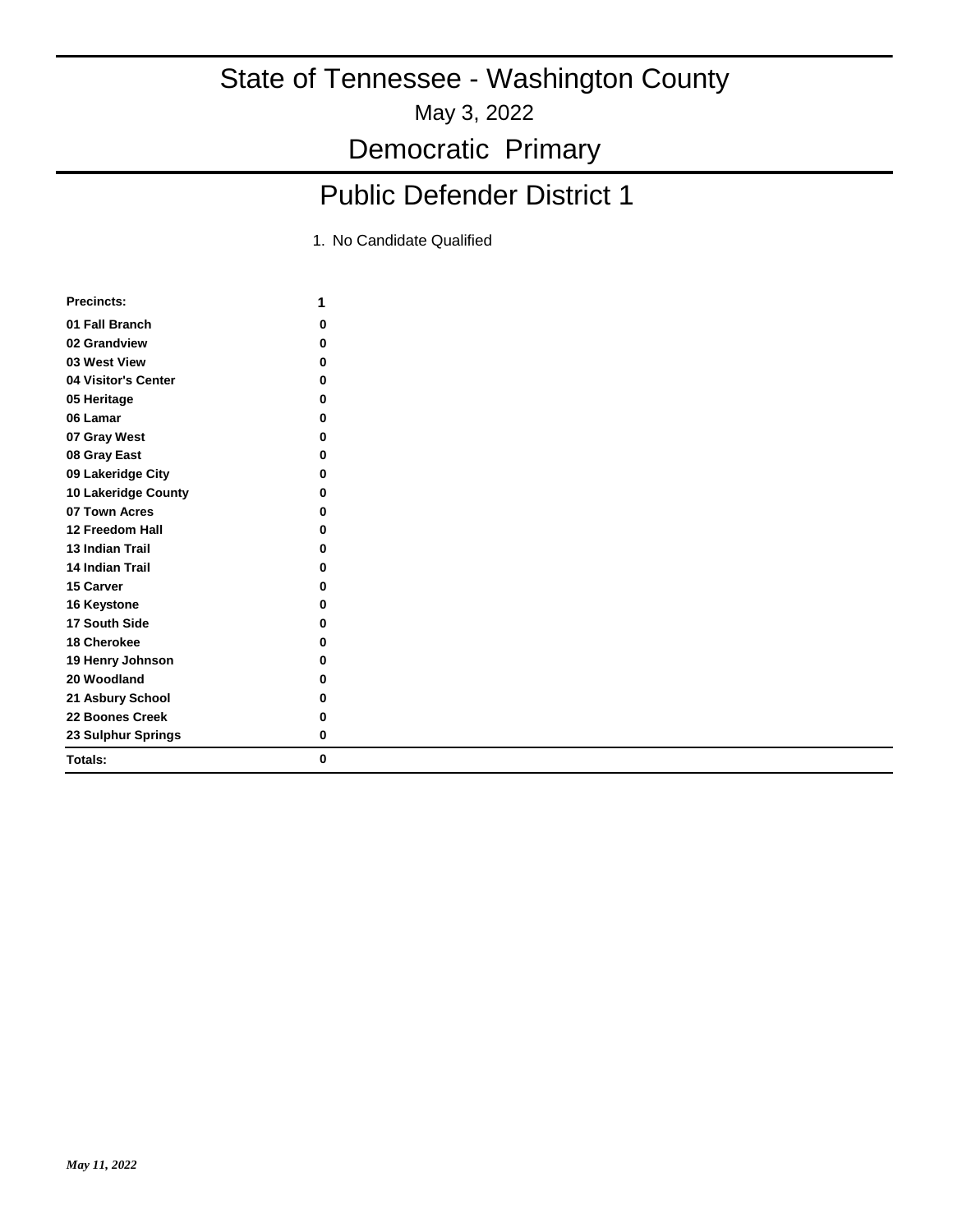May 3, 2022

Republican Primary

## County Mayor

- 1. Joe Grandy
- 2. Robert H. (Robbie) Tester

| 01 Fall Branch<br>231<br>227<br>02 Grandview<br>281<br>323<br>03 West View<br>815<br>367<br>04 Visitor's Center<br>467<br>324<br>05 Heritage<br>231<br>266<br>06 Lamar<br>663<br>497<br>183<br>07 Gray West<br>214<br>198<br>203<br>08 Gray East<br>09 Lakeridge City<br>172<br>160<br><b>10 Lakeridge County</b><br>193<br>176<br>07 Town Acres<br>346<br>183<br>12 Freedom Hall<br>346<br>231<br><b>13 Indian Trail</b><br>273<br>187<br><b>14 Indian Trail</b><br>136<br>91<br>187<br>15 Carver<br>227<br>191<br>168<br>16 Keystone<br>17 South Side<br>157<br>81<br><b>18 Cherokee</b><br>270<br>280<br>251<br>252<br>19 Henry Johnson<br>20 Woodland<br>270<br>178<br>205<br>159<br>21 Asbury School<br>22 Boones Creek<br>376<br>214<br>494<br>23 Sulphur Springs<br>427<br>6,424<br>5,947<br>Totals: | <b>Precincts:</b> | 1 | 2 |  |
|-------------------------------------------------------------------------------------------------------------------------------------------------------------------------------------------------------------------------------------------------------------------------------------------------------------------------------------------------------------------------------------------------------------------------------------------------------------------------------------------------------------------------------------------------------------------------------------------------------------------------------------------------------------------------------------------------------------------------------------------------------------------------------------------------------------|-------------------|---|---|--|
|                                                                                                                                                                                                                                                                                                                                                                                                                                                                                                                                                                                                                                                                                                                                                                                                             |                   |   |   |  |
|                                                                                                                                                                                                                                                                                                                                                                                                                                                                                                                                                                                                                                                                                                                                                                                                             |                   |   |   |  |
|                                                                                                                                                                                                                                                                                                                                                                                                                                                                                                                                                                                                                                                                                                                                                                                                             |                   |   |   |  |
|                                                                                                                                                                                                                                                                                                                                                                                                                                                                                                                                                                                                                                                                                                                                                                                                             |                   |   |   |  |
|                                                                                                                                                                                                                                                                                                                                                                                                                                                                                                                                                                                                                                                                                                                                                                                                             |                   |   |   |  |
|                                                                                                                                                                                                                                                                                                                                                                                                                                                                                                                                                                                                                                                                                                                                                                                                             |                   |   |   |  |
|                                                                                                                                                                                                                                                                                                                                                                                                                                                                                                                                                                                                                                                                                                                                                                                                             |                   |   |   |  |
|                                                                                                                                                                                                                                                                                                                                                                                                                                                                                                                                                                                                                                                                                                                                                                                                             |                   |   |   |  |
|                                                                                                                                                                                                                                                                                                                                                                                                                                                                                                                                                                                                                                                                                                                                                                                                             |                   |   |   |  |
|                                                                                                                                                                                                                                                                                                                                                                                                                                                                                                                                                                                                                                                                                                                                                                                                             |                   |   |   |  |
|                                                                                                                                                                                                                                                                                                                                                                                                                                                                                                                                                                                                                                                                                                                                                                                                             |                   |   |   |  |
|                                                                                                                                                                                                                                                                                                                                                                                                                                                                                                                                                                                                                                                                                                                                                                                                             |                   |   |   |  |
|                                                                                                                                                                                                                                                                                                                                                                                                                                                                                                                                                                                                                                                                                                                                                                                                             |                   |   |   |  |
|                                                                                                                                                                                                                                                                                                                                                                                                                                                                                                                                                                                                                                                                                                                                                                                                             |                   |   |   |  |
|                                                                                                                                                                                                                                                                                                                                                                                                                                                                                                                                                                                                                                                                                                                                                                                                             |                   |   |   |  |
|                                                                                                                                                                                                                                                                                                                                                                                                                                                                                                                                                                                                                                                                                                                                                                                                             |                   |   |   |  |
|                                                                                                                                                                                                                                                                                                                                                                                                                                                                                                                                                                                                                                                                                                                                                                                                             |                   |   |   |  |
|                                                                                                                                                                                                                                                                                                                                                                                                                                                                                                                                                                                                                                                                                                                                                                                                             |                   |   |   |  |
|                                                                                                                                                                                                                                                                                                                                                                                                                                                                                                                                                                                                                                                                                                                                                                                                             |                   |   |   |  |
|                                                                                                                                                                                                                                                                                                                                                                                                                                                                                                                                                                                                                                                                                                                                                                                                             |                   |   |   |  |
|                                                                                                                                                                                                                                                                                                                                                                                                                                                                                                                                                                                                                                                                                                                                                                                                             |                   |   |   |  |
|                                                                                                                                                                                                                                                                                                                                                                                                                                                                                                                                                                                                                                                                                                                                                                                                             |                   |   |   |  |
|                                                                                                                                                                                                                                                                                                                                                                                                                                                                                                                                                                                                                                                                                                                                                                                                             |                   |   |   |  |
|                                                                                                                                                                                                                                                                                                                                                                                                                                                                                                                                                                                                                                                                                                                                                                                                             |                   |   |   |  |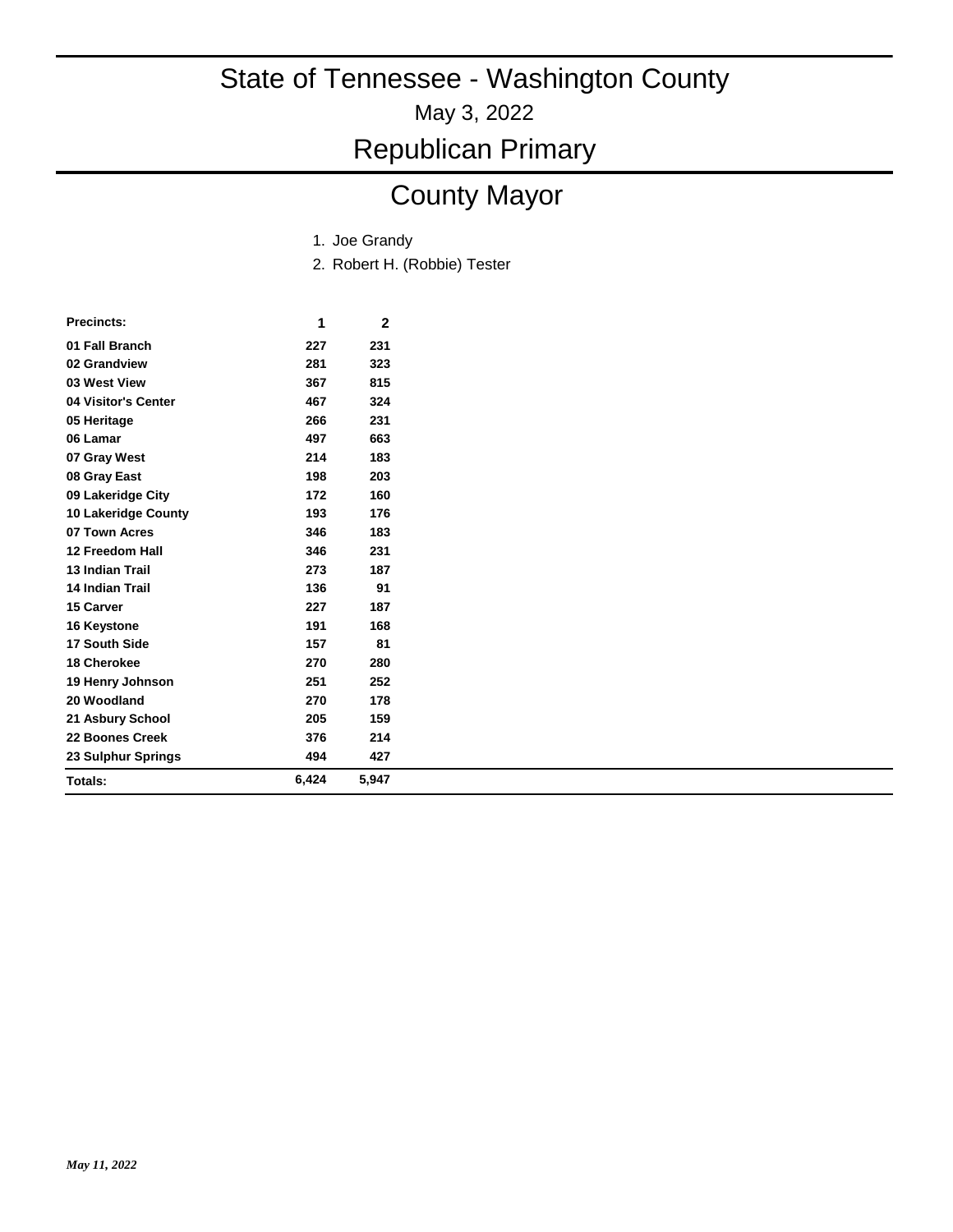May 3, 2022

#### Republican Primary

## County Commissioner District 1

- 1. Isaac Moore
- 2. Richard Tucker

| <b>Precincts:</b> |     |     |
|-------------------|-----|-----|
| 01 Fall Branch    | 153 | 254 |
| 02 Grandview      | 260 | 305 |
| <b>Totals:</b>    | 413 | 559 |

## County Commissioner District 2

- 1. Jason Day
- 2. Marty Johnson

| <b>Precincts:</b> |     | ◠   |
|-------------------|-----|-----|
| 03 West View      | 471 | 687 |
| Totals:           | 471 | 687 |

## County Commissioner District 3

1. Jerome K Fitzgerald

| <b>Precincts:</b>   | 1     |                 |                                       |  |
|---------------------|-------|-----------------|---------------------------------------|--|
| 04 Visitor's Center | 647   |                 |                                       |  |
| 05 Heritage         | 396   |                 |                                       |  |
| Totals:             | 1,043 |                 |                                       |  |
|                     |       |                 | <b>County Commissioner District 4</b> |  |
|                     |       | 1. Josh Edens   |                                       |  |
|                     |       | 2. Todd Hensley |                                       |  |
| <b>Precincts:</b>   | 1     | $\mathbf{2}$    |                                       |  |
| 06 Lamar            | 541   | 520             |                                       |  |
| Totals:             | 541   | 520             |                                       |  |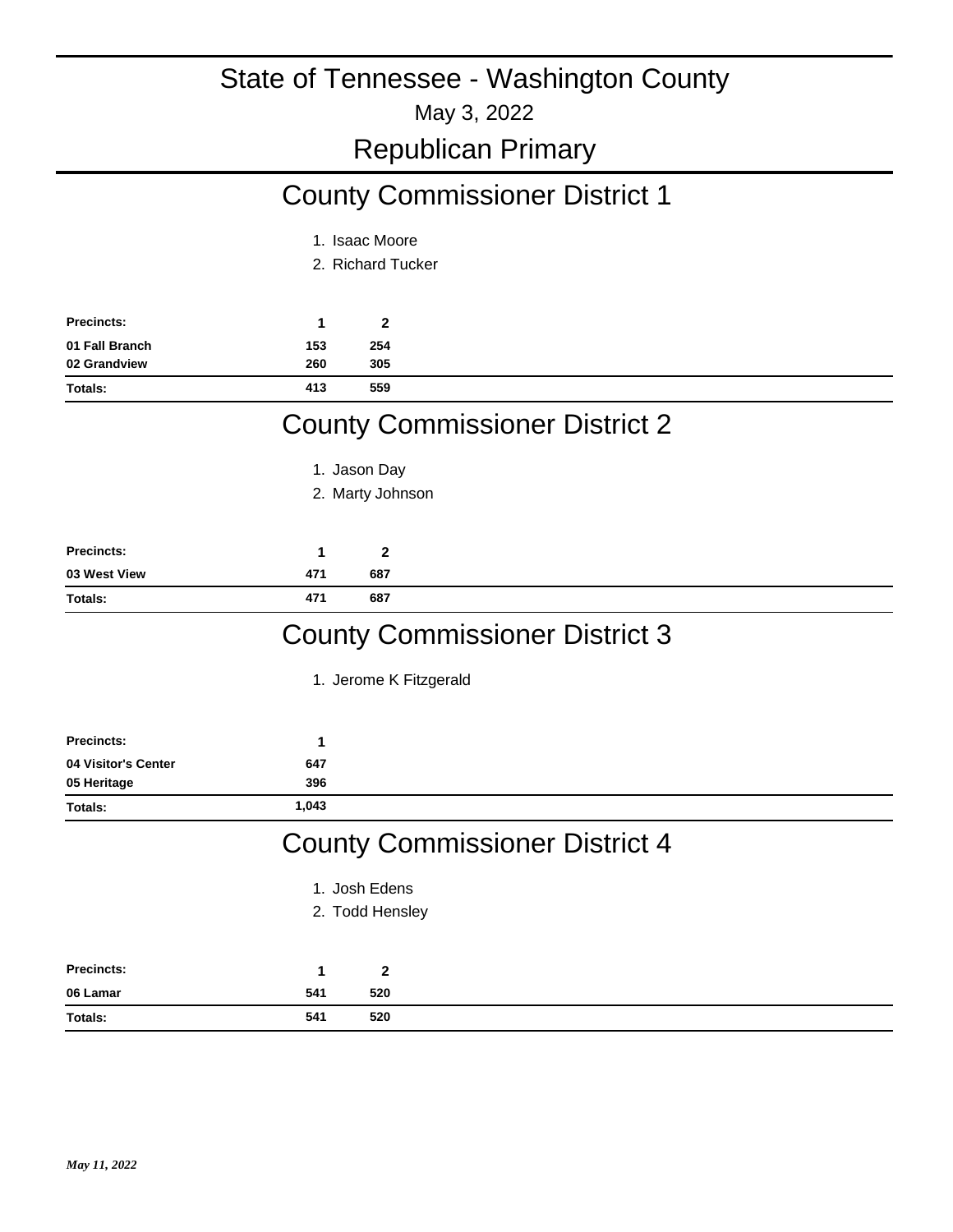## Republican Primary

## County Commissioner District 5

1. Bryan Davenport

| <b>Precincts:</b>      | 1                                                         |  |
|------------------------|-----------------------------------------------------------|--|
| 07 Gray West           | 311                                                       |  |
| 08 Gray East           | 305                                                       |  |
| Totals:                | 616                                                       |  |
|                        | <b>County Commissioner District 6</b>                     |  |
|                        | 1. Greg Matherly                                          |  |
| <b>Precincts:</b>      | 1                                                         |  |
| 09 Lakeridge City      | 277                                                       |  |
| 10 Lakeridge County    | 309                                                       |  |
| Totals:                | 586                                                       |  |
|                        | <b>County Commissioner District 7</b><br>1. Larry England |  |
| <b>Precincts:</b>      | 1                                                         |  |
| 07 Town Acres          | 420                                                       |  |
| 12 Freedom Hall        | 446                                                       |  |
| Totals:                | 866                                                       |  |
|                        | <b>County Commissioner District 8</b>                     |  |
|                        | 1. Freddie Malone                                         |  |
| <b>Precincts:</b>      | 1                                                         |  |
| 13 Indian Trail        | 366                                                       |  |
| <b>14 Indian Trail</b> | 179                                                       |  |
| Totals:                | 545                                                       |  |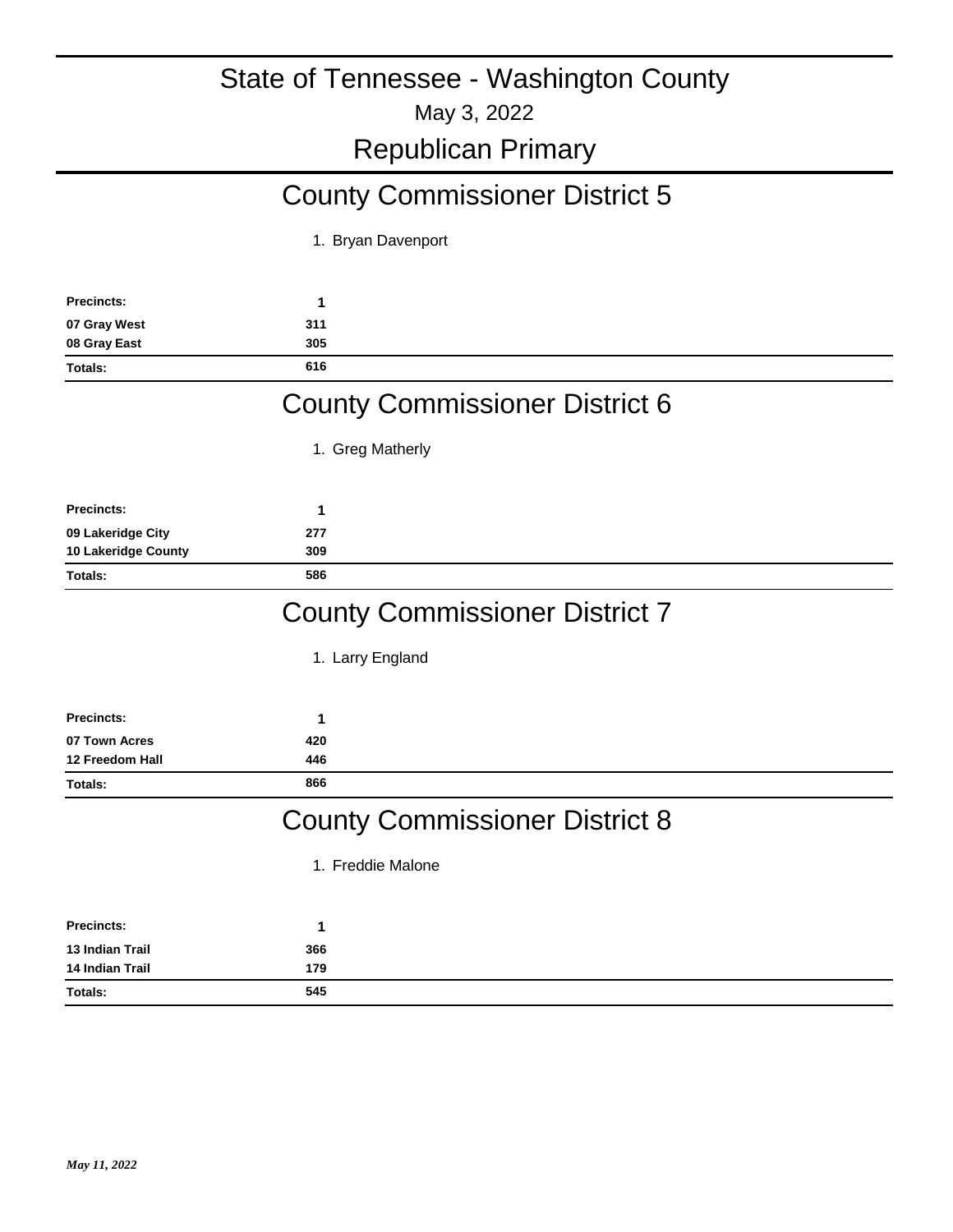## Republican Primary

## County Commissioner District 9

1. Suzy Williams

| <b>Precincts:</b>  | 1                                                                    |
|--------------------|----------------------------------------------------------------------|
| 15 Carver          | 315                                                                  |
| Totals:            | 315                                                                  |
|                    | <b>County Commissioner District 10</b>                               |
|                    | 1. David Tomita                                                      |
| <b>Precincts:</b>  | 1                                                                    |
| 16 Keystone        | 278                                                                  |
| Totals:            | 278                                                                  |
|                    | <b>County Commissioner District 11</b>                               |
|                    | 1. No Candidate Qualified                                            |
| <b>Precincts:</b>  | 1                                                                    |
| 17 South Side      | 0                                                                    |
| Totals:            | $\bf{0}$                                                             |
|                    | <b>County Commissioner District 12</b>                               |
|                    | 1. Larry N. Grogan                                                   |
|                    | 2. Lewis Wexler Jr.                                                  |
| <b>Precincts:</b>  | $\mathbf{2}$<br>1                                                    |
| <b>18 Cherokee</b> | 129<br>355                                                           |
| Totals:            | 129<br>355                                                           |
|                    | <b>County Commissioner District 13</b><br>1. Kenneth "Kenny" Huffine |

| Precincts:       |     |  |  |
|------------------|-----|--|--|
| 19 Henry Johnson | 395 |  |  |
| Totals:          | 395 |  |  |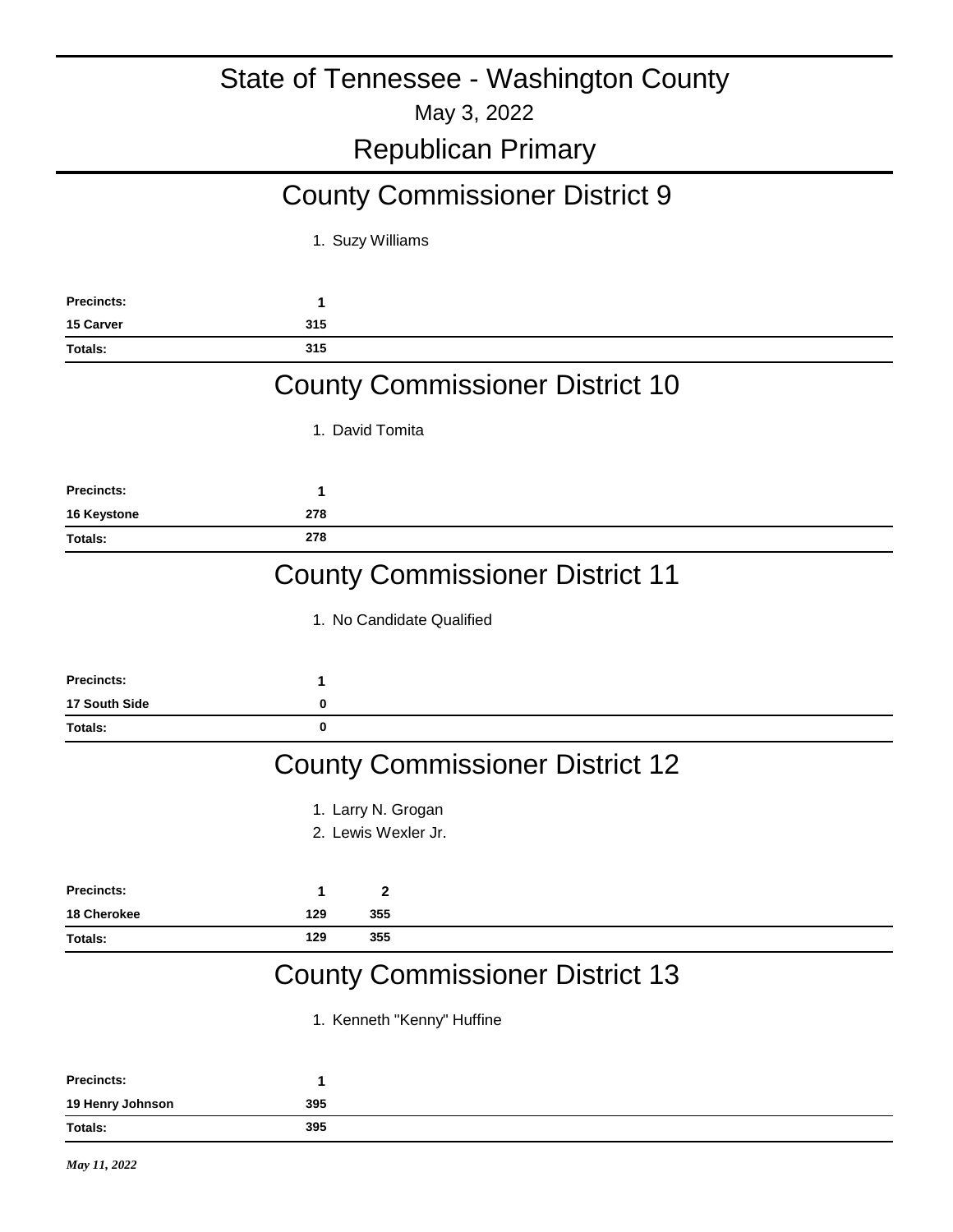## County Commissioner District 14

1. Jim Wheeler

| <b>Precincts:</b> |     |  |  |
|-------------------|-----|--|--|
| 20 Woodland       | 352 |  |  |
| 21 Asbury School  | 285 |  |  |
| Totals:           | 637 |  |  |
|                   |     |  |  |

### County Commissioner District 15

- 1. Ben Carder
- 2. Mark Rice

| <b>Precincts:</b>  |     |     |
|--------------------|-----|-----|
| 22 Boones Creek    | 338 | 151 |
| 23 Sulphur Springs | 630 | 262 |
| <b>Totals:</b>     | 968 | 413 |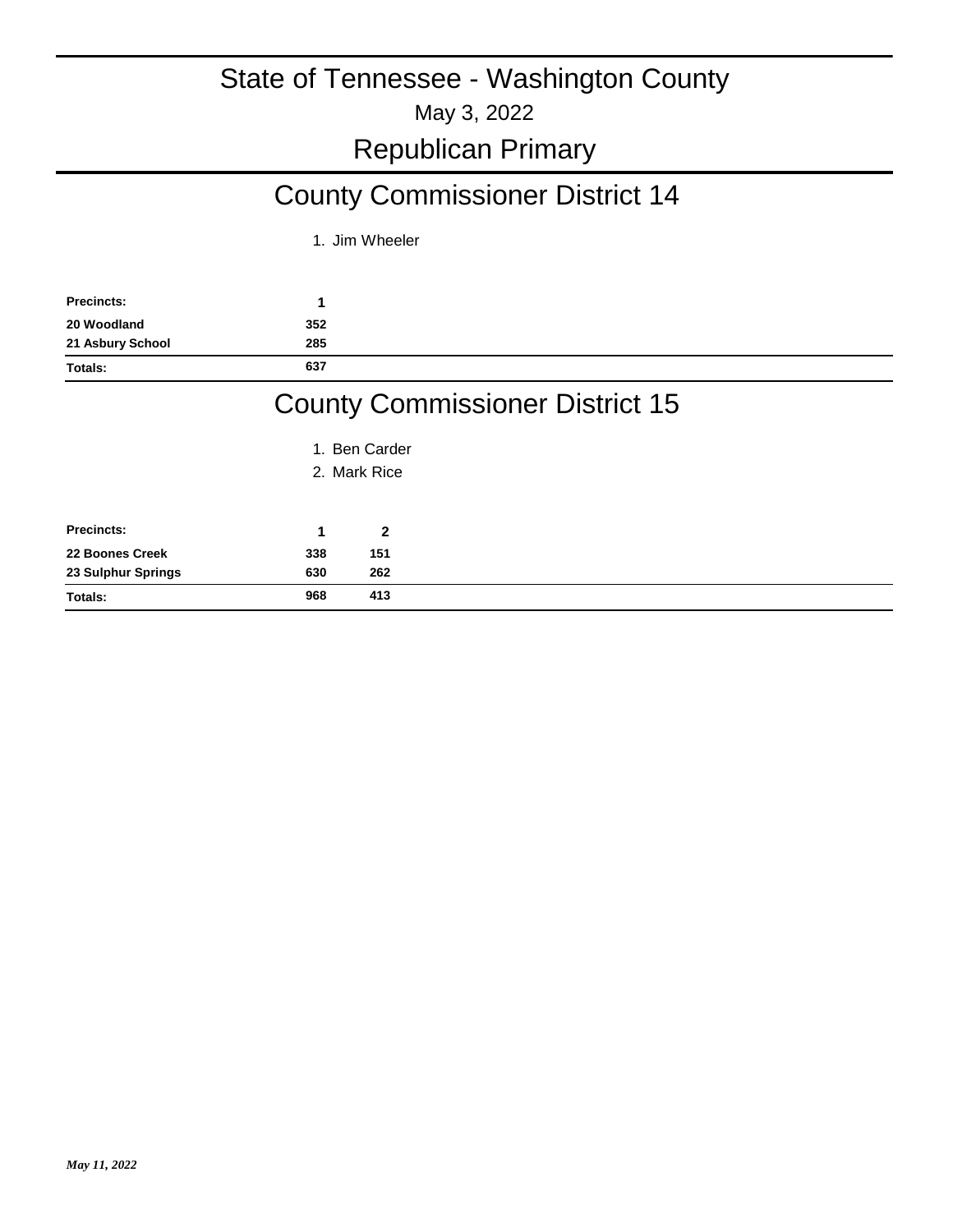## County Trustee

1. Rick Storey

| <b>Precincts:</b>      | 1      |
|------------------------|--------|
| 01 Fall Branch         | 396    |
| 02 Grandview           | 520    |
| 03 West View           | 941    |
| 04 Visitor's Center    | 652    |
| 05 Heritage            | 425    |
| 06 Lamar               | 956    |
| 07 Gray West           | 350    |
| 08 Gray East           | 340    |
| 09 Lakeridge City      | 272    |
| 10 Lakeridge County    | 317    |
| 07 Town Acres          | 454    |
| 12 Freedom Hall        | 475    |
| <b>13 Indian Trail</b> | 396    |
| <b>14 Indian Trail</b> | 196    |
| 15 Carver              | 334    |
| 16 Keystone            | 298    |
| 17 South Side          | 181    |
| 18 Cherokee            | 442    |
| 19 Henry Johnson       | 413    |
| 20 Woodland            | 374    |
| 21 Asbury School       | 307    |
| 22 Boones Creek        | 524    |
| 23 Sulphur Springs     | 811    |
| Totals:                | 10,374 |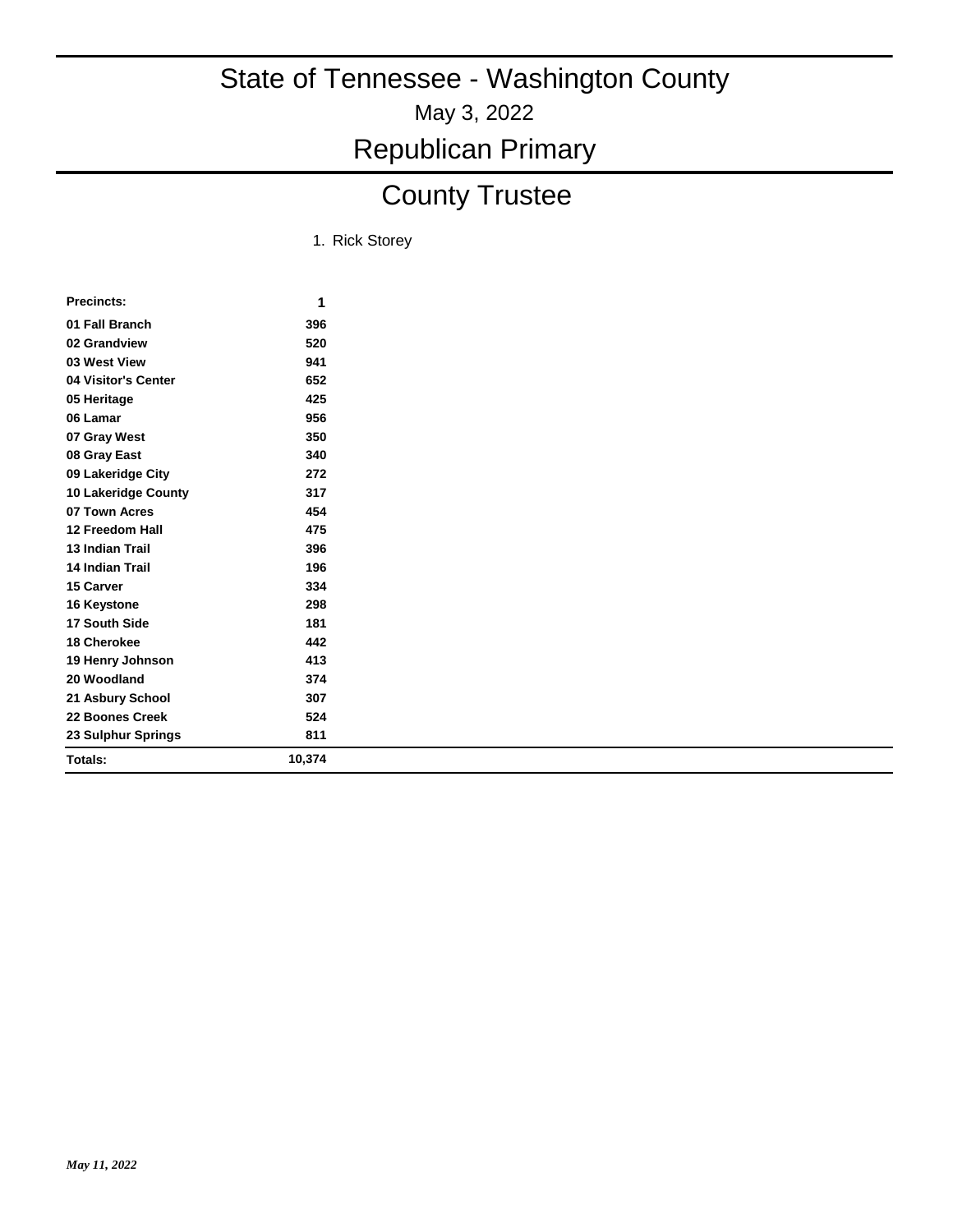May 3, 2022

## Republican Primary

## General Sessions Judge Part I

- 1. Todd Hull
- 2. Robert G. Lincoln

| Precincts:                 | 1     | $\mathbf{2}$ |  |
|----------------------------|-------|--------------|--|
| 01 Fall Branch             | 187   | 194          |  |
| 02 Grandview               | 218   | 286          |  |
| 03 West View               | 371   | 570          |  |
| 04 Visitor's Center        | 214   | 465          |  |
| 05 Heritage                | 135   | 282          |  |
| 06 Lamar                   | 337   | 626          |  |
| 07 Gray West               | 132   | 200          |  |
| 08 Gray East               | 140   | 194          |  |
| 09 Lakeridge City          | 100   | 182          |  |
| <b>10 Lakeridge County</b> | 110   | 206          |  |
| 07 Town Acres              | 125   | 347          |  |
| 12 Freedom Hall            | 118   | 402          |  |
| <b>13 Indian Trail</b>     | 113   | 292          |  |
| <b>14 Indian Trail</b>     | 76    | 128          |  |
| 15 Carver                  | 93    | 277          |  |
| 16 Keystone                | 84    | 224          |  |
| 17 South Side              | 66    | 132          |  |
| 18 Cherokee                | 157   | 312          |  |
| 19 Henry Johnson           | 142   | 297          |  |
| 20 Woodland                | 81    | 285          |  |
| 21 Asbury School           | 111   | 213          |  |
| 22 Boones Creek            | 132   | 389          |  |
| 23 Sulphur Springs         | 302   | 481          |  |
| Totals:                    | 3,544 | 6,984        |  |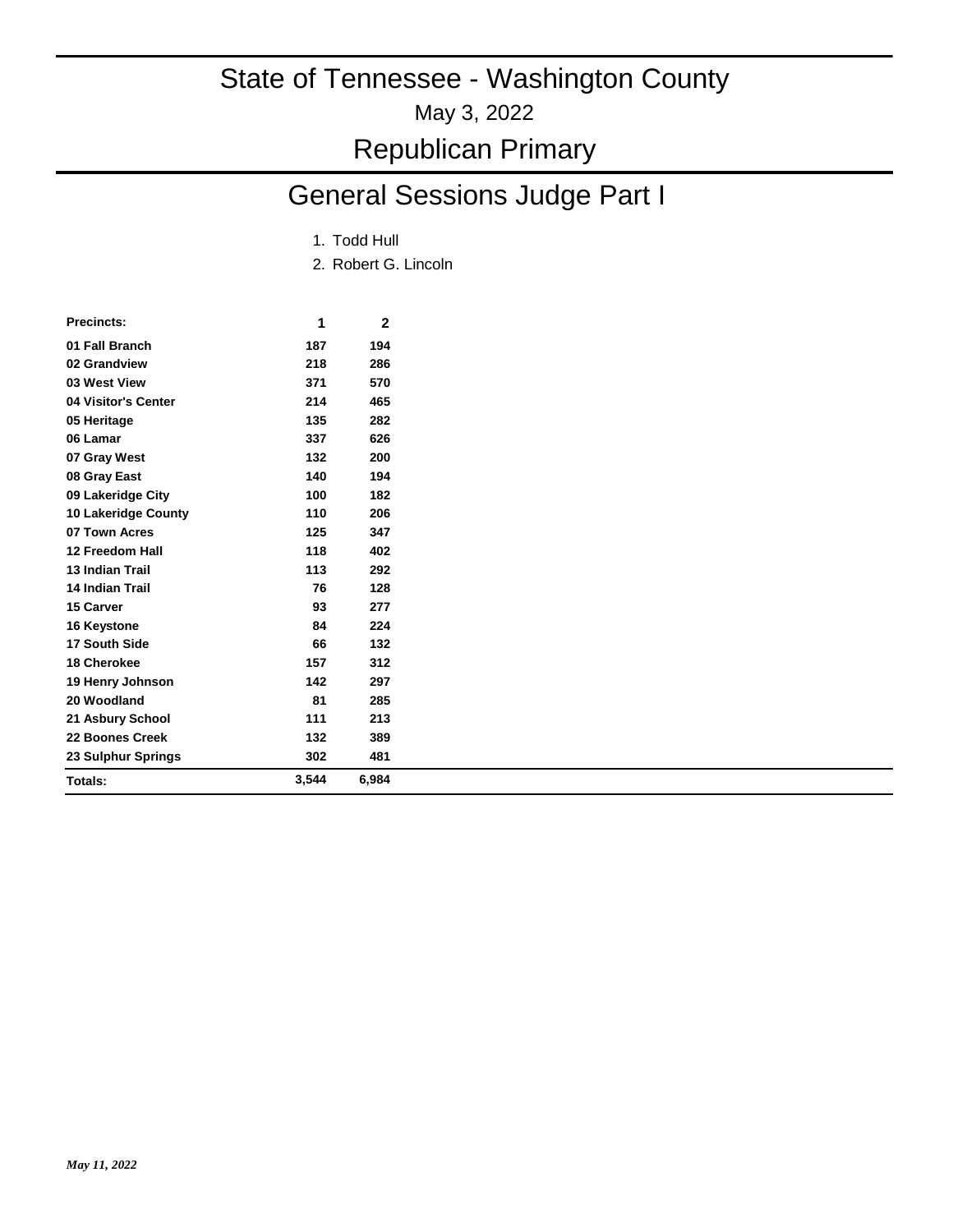## Republican Primary

## General Sessions Judge Part II

- 1. Janet Vest Hardin
- 2. Joshua P. Sutherland, III

| <b>Precincts:</b>          | 1     | 2     |  |
|----------------------------|-------|-------|--|
| 01 Fall Branch             | 217   | 168   |  |
| 02 Grandview               | 329   | 182   |  |
| 03 West View               | 563   | 354   |  |
| 04 Visitor's Center        | 420   | 248   |  |
| 05 Heritage                | 278   | 138   |  |
| 06 Lamar                   | 621   | 332   |  |
| 07 Gray West               | 187   | 153   |  |
| 08 Gray East               | 174   | 174   |  |
| 09 Lakeridge City          | 192   | 90    |  |
| <b>10 Lakeridge County</b> | 195   | 118   |  |
| 07 Town Acres              | 343   | 117   |  |
| 12 Freedom Hall            | 352   | 142   |  |
| <b>13 Indian Trail</b>     | 263   | 132   |  |
| <b>14 Indian Trail</b>     | 149   | 54    |  |
| 15 Carver                  | 278   | 83    |  |
| 16 Keystone                | 216   | 94    |  |
| 17 South Side              | 152   | 53    |  |
| 18 Cherokee                | 326   | 153   |  |
| 19 Henry Johnson           | 289   | 145   |  |
| 20 Woodland                | 252   | 103   |  |
| 21 Asbury School           | 192   | 117   |  |
| 22 Boones Creek            | 305   | 179   |  |
| 23 Sulphur Springs         | 423   | 349   |  |
| Totals:                    | 6,716 | 3,678 |  |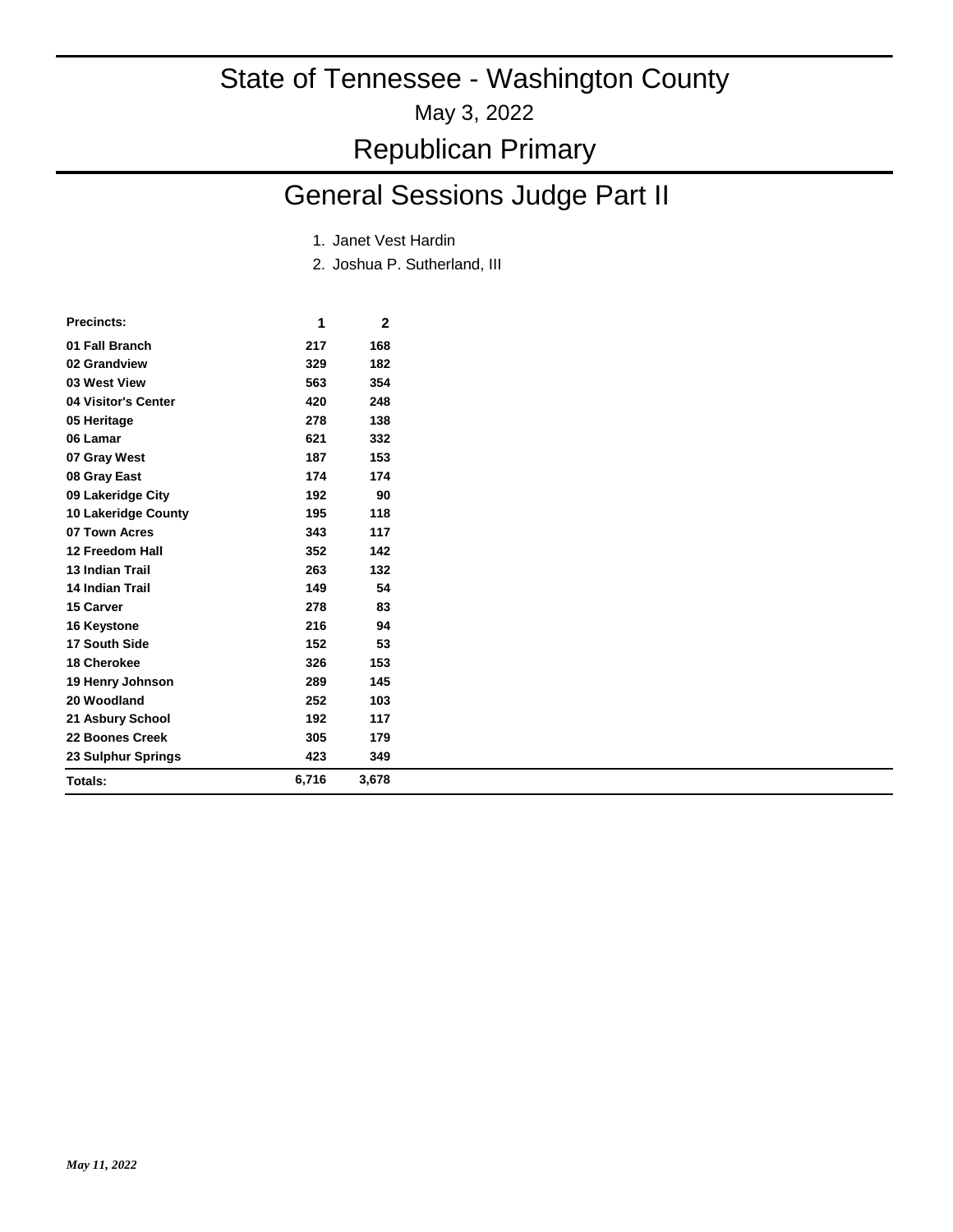#### May 3, 2022

### Republican Primary

## General Sessions Judge Part III

- 1. Johnathan A. Minga
- 2. Michael Rasnake
- Stephanie Sherwood 3.

| <b>Precincts:</b>      | 1     | $\mathbf{2}$ | 3     |
|------------------------|-------|--------------|-------|
| 01 Fall Branch         | 199   | 133          | 96    |
| 02 Grandview           | 231   | 200          | 127   |
| 03 West View           | 449   | 373          | 242   |
| 04 Visitor's Center    | 295   | 291          | 168   |
| 05 Heritage            | 217   | 143          | 97    |
| 06 Lamar               | 398   | 378          | 272   |
| 07 Gray West           | 179   | 103          | 79    |
| 08 Gray East           | 142   | 118          | 115   |
| 09 Lakeridge City      | 162   | 80           | 76    |
| 10 Lakeridge County    | 167   | 97           | 75    |
| 07 Town Acres          | 280   | 95           | 134   |
| 12 Freedom Hall        | 269   | 122          | 161   |
| 13 Indian Trail        | 254   | 90           | 93    |
| <b>14 Indian Trail</b> | 105   | 61           | 59    |
| 15 Carver              | 240   | 66           | 100   |
| 16 Keystone            | 180   | 62           | 97    |
| 17 South Side          | 83    | 29           | 124   |
| 18 Cherokee            | 256   | 115          | 163   |
| 19 Henry Johnson       | 210   | 122          | 147   |
| 20 Woodland            | 243   | 87           | 81    |
| 21 Asbury School       | 179   | 99           | 66    |
| 22 Boones Creek        | 375   | 92           | 87    |
| 23 Sulphur Springs     | 370   | 307          | 180   |
| Totals:                | 5,483 | 3,263        | 2,839 |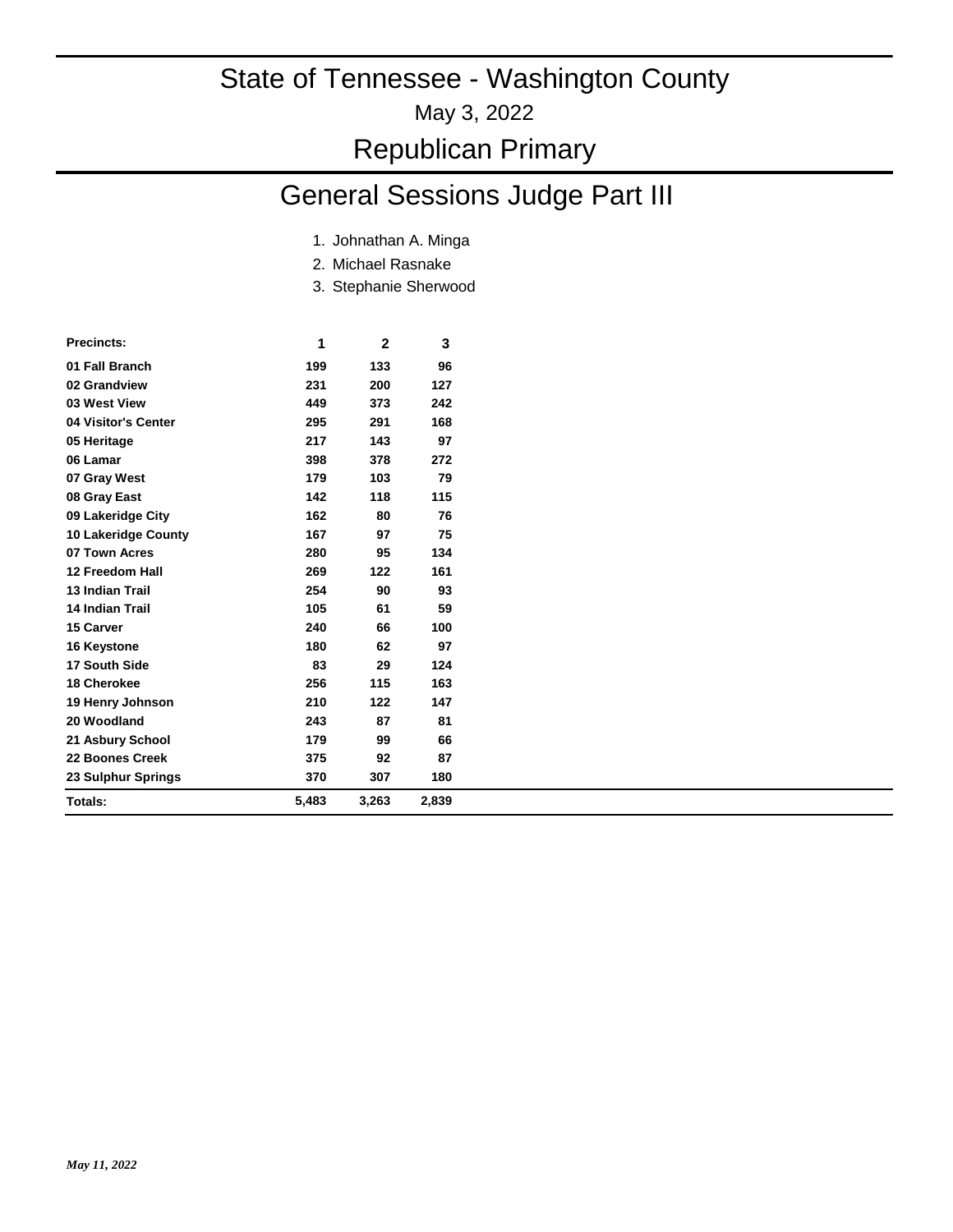May 3, 2022

## Republican Primary

## **Sheriff**

| 1. Leighta Laitinen |
|---------------------|
| 2. Keith Sexton     |

3. Michael Templeton

| <b>Precincts:</b>      | 1     | $\mathbf{2}$ | 3     |
|------------------------|-------|--------------|-------|
| 01 Fall Branch         | 36    | 376          | 64    |
| 02 Grandview           | 95    | 428          | 88    |
| 03 West View           | 195   | 841          | 161   |
| 04 Visitor's Center    | 161   | 551          | 85    |
| 05 Heritage            | 88    | 361          | 54    |
| 06 Lamar               | 221   | 798          | 157   |
| 07 Gray West           | 62    | 300          | 44    |
| 08 Gray East           | 62    | 320          | 34    |
| 09 Lakeridge City      | 83    | 232          | 25    |
| 10 Lakeridge County    | 51    | 290          | 34    |
| 07 Town Acres          | 121   | 343          | 58    |
| 12 Freedom Hall        | 116   | 410          | 61    |
| <b>13 Indian Trail</b> | 102   | 316          | 50    |
| <b>14 Indian Trail</b> | 47    | 157          | 22    |
| 15 Carver              | 108   | 258          | 43    |
| 16 Keystone            | 66    | 255          | 40    |
| 17 South Side          | 79    | 133          | 21    |
| <b>18 Cherokee</b>     | 128   | 363          | 52    |
| 19 Henry Johnson       | 119   | 336          | 56    |
| 20 Woodland            | 84    | 309          | 44    |
| 21 Asbury School       | 51    | 293          | 32    |
| 22 Boones Creek        | 100   | 429          | 61    |
| 23 Sulphur Springs     | 113   | 716          | 113   |
| Totals:                | 2,288 | 8,815        | 1,399 |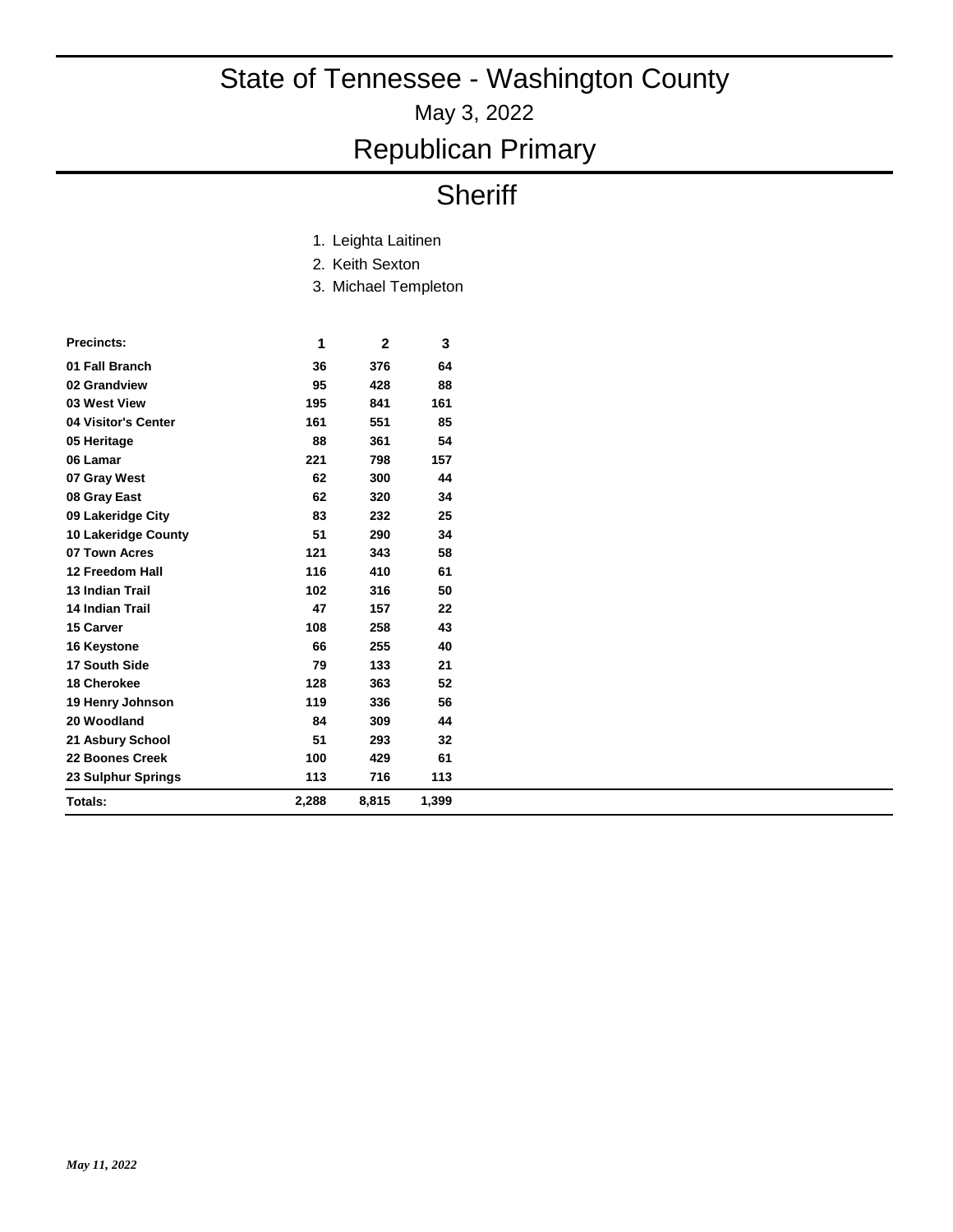### Circuit Court Clerk

1. Brenda Downes

| <b>Precincts:</b>          | 1     |
|----------------------------|-------|
| 01 Fall Branch             | 347   |
| 02 Grandview               | 474   |
| 03 West View               | 842   |
| 04 Visitor's Center        | 648   |
| 05 Heritage                | 390   |
| 06 Lamar                   | 850   |
| 07 Gray West               | 296   |
| 08 Gray East               | 305   |
| 09 Lakeridge City          | 253   |
| <b>10 Lakeridge County</b> | 281   |
| 07 Town Acres              | 423   |
| 12 Freedom Hall            | 430   |
| <b>13 Indian Trail</b>     | 354   |
| 14 Indian Trail            | 174   |
| 15 Carver                  | 318   |
| 16 Keystone                | 284   |
| 17 South Side              | 166   |
| 18 Cherokee                | 415   |
| 19 Henry Johnson           | 385   |
| 20 Woodland                | 347   |
| 21 Asbury School           | 285   |
| 22 Boones Creek            | 455   |
| 23 Sulphur Springs         | 727   |
| Totals:                    | 9,449 |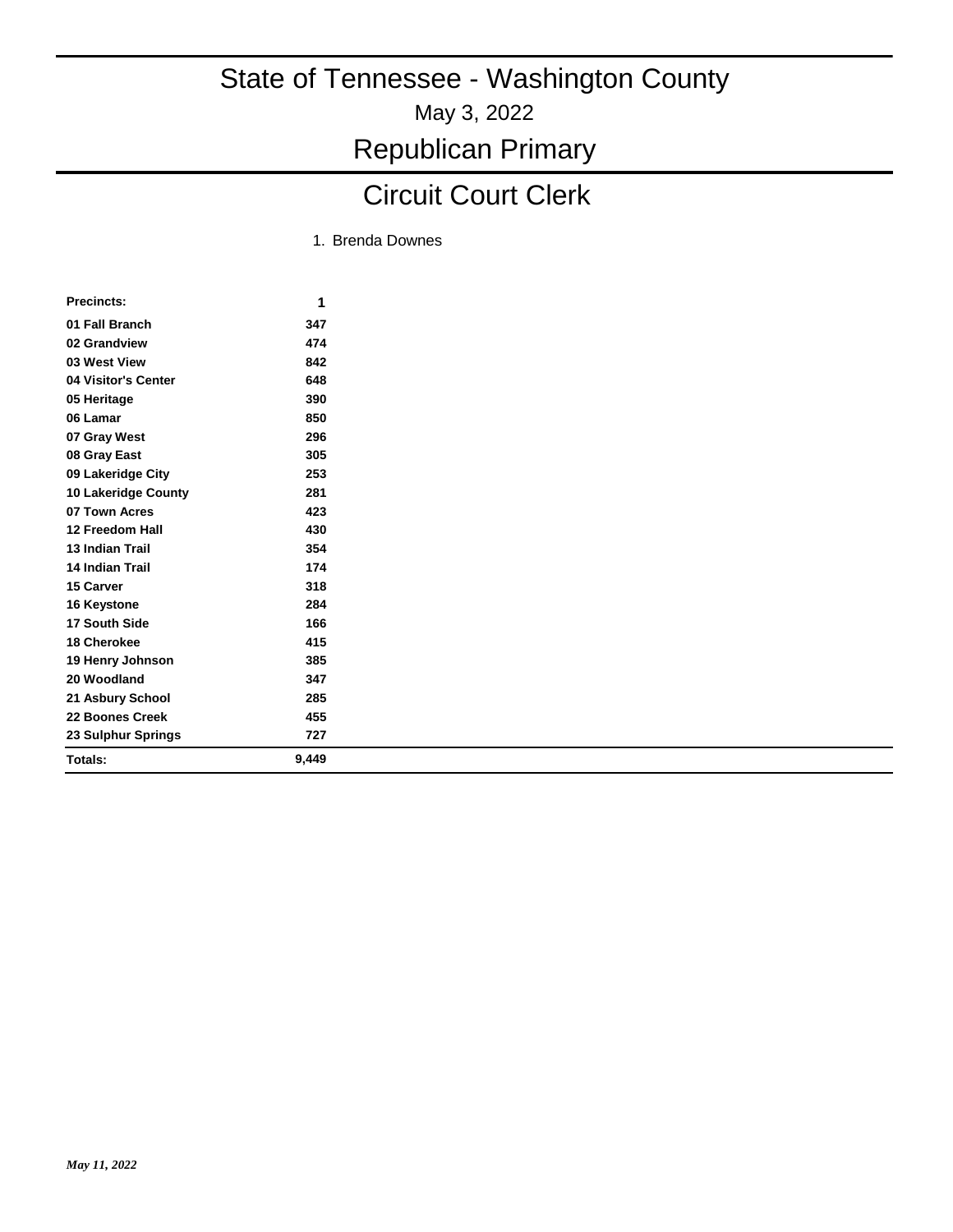May 3, 2022

Republican Primary

## County Clerk

|  | 1. Danny Edens |  |
|--|----------------|--|
|--|----------------|--|

2. Cheryl Storey

| <b>Precincts:</b>   | 1     | 2     |
|---------------------|-------|-------|
| 01 Fall Branch      | 102   | 351   |
| 02 Grandview        | 148   | 437   |
| 03 West View        | 395   | 757   |
| 04 Visitor's Center | 214   | 549   |
| 05 Heritage         | 135   | 337   |
| 06 Lamar            | 410   | 705   |
| 07 Gray West        | 71    | 317   |
| 08 Gray East        | 97    | 277   |
| 09 Lakeridge City   | 79    | 230   |
| 10 Lakeridge County | 76    | 272   |
| 07 Town Acres       | 91    | 391   |
| 12 Freedom Hall     | 95    | 441   |
| 13 Indian Trail     | 79    | 350   |
| 14 Indian Trail     | 48    | 164   |
| 15 Carver           | 86    | 294   |
| 16 Keystone         | 75    | 253   |
| 17 South Side       | 45    | 173   |
| 18 Cherokee         | 102   | 414   |
| 19 Henry Johnson    | 119   | 351   |
| 20 Woodland         | 74    | 336   |
| 21 Asbury School    | 80    | 271   |
| 22 Boones Creek     | 74    | 489   |
| 23 Sulphur Springs  | 179   | 730   |
| Totals:             | 2,874 | 8,889 |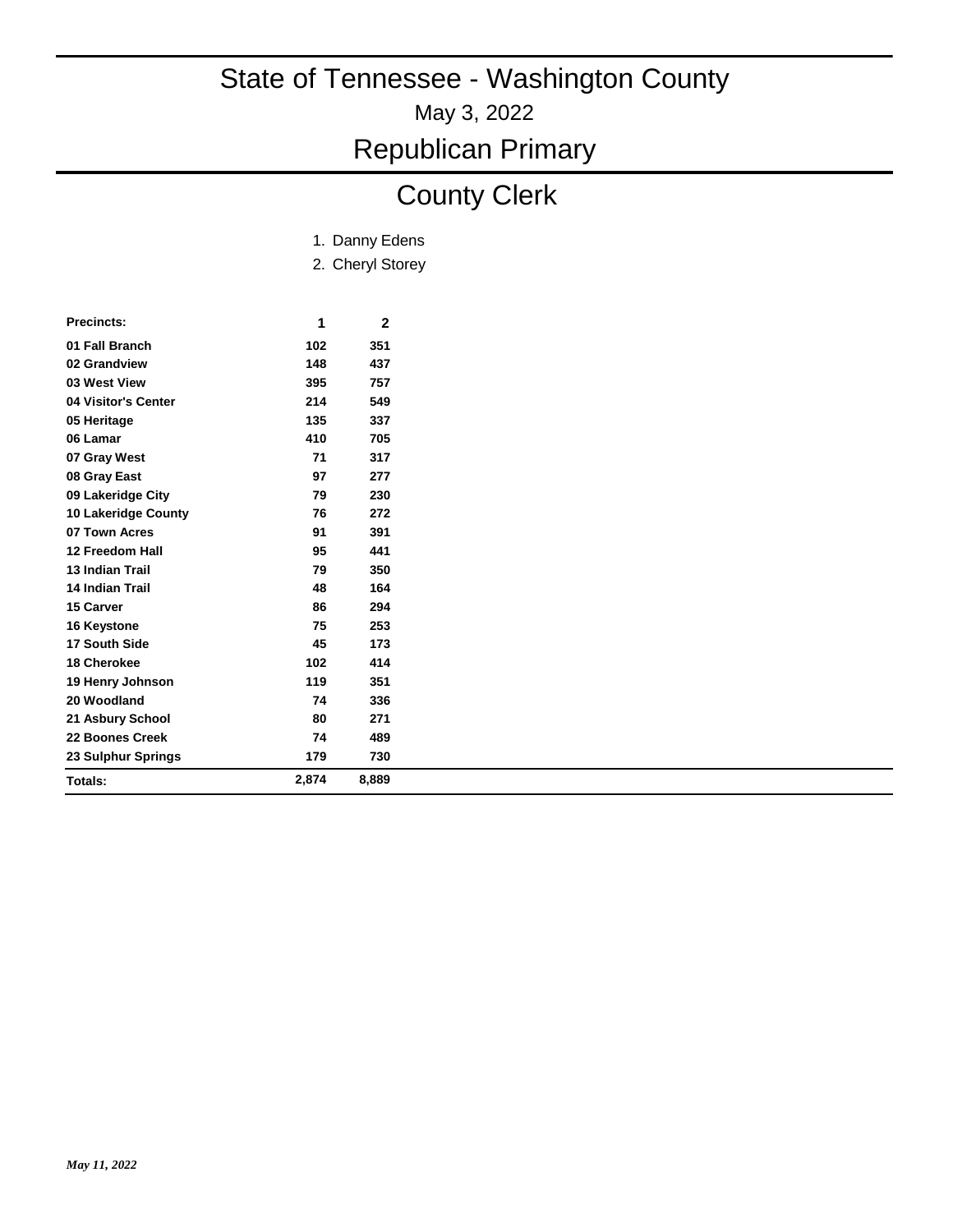# Register of Deeds

1. Teresa H. Bowman

| <b>Precincts:</b>      | 1     |
|------------------------|-------|
| 01 Fall Branch         | 376   |
| 02 Grandview           | 525   |
| 03 West View           | 903   |
| 04 Visitor's Center    | 661   |
| 05 Heritage            | 414   |
| 06 Lamar               | 906   |
| 07 Gray West           | 320   |
| 08 Gray East           | 320   |
| 09 Lakeridge City      | 260   |
| 10 Lakeridge County    | 294   |
| 07 Town Acres          | 430   |
| 12 Freedom Hall        | 459   |
| 13 Indian Trail        | 379   |
| <b>14 Indian Trail</b> | 180   |
| 15 Carver              | 334   |
| 16 Keystone            | 286   |
| 17 South Side          | 171   |
| 18 Cherokee            | 446   |
| 19 Henry Johnson       | 396   |
| 20 Woodland            | 363   |
| 21 Asbury School       | 290   |
| 22 Boones Creek        | 481   |
| 23 Sulphur Springs     | 763   |
| Totals:                | 9,957 |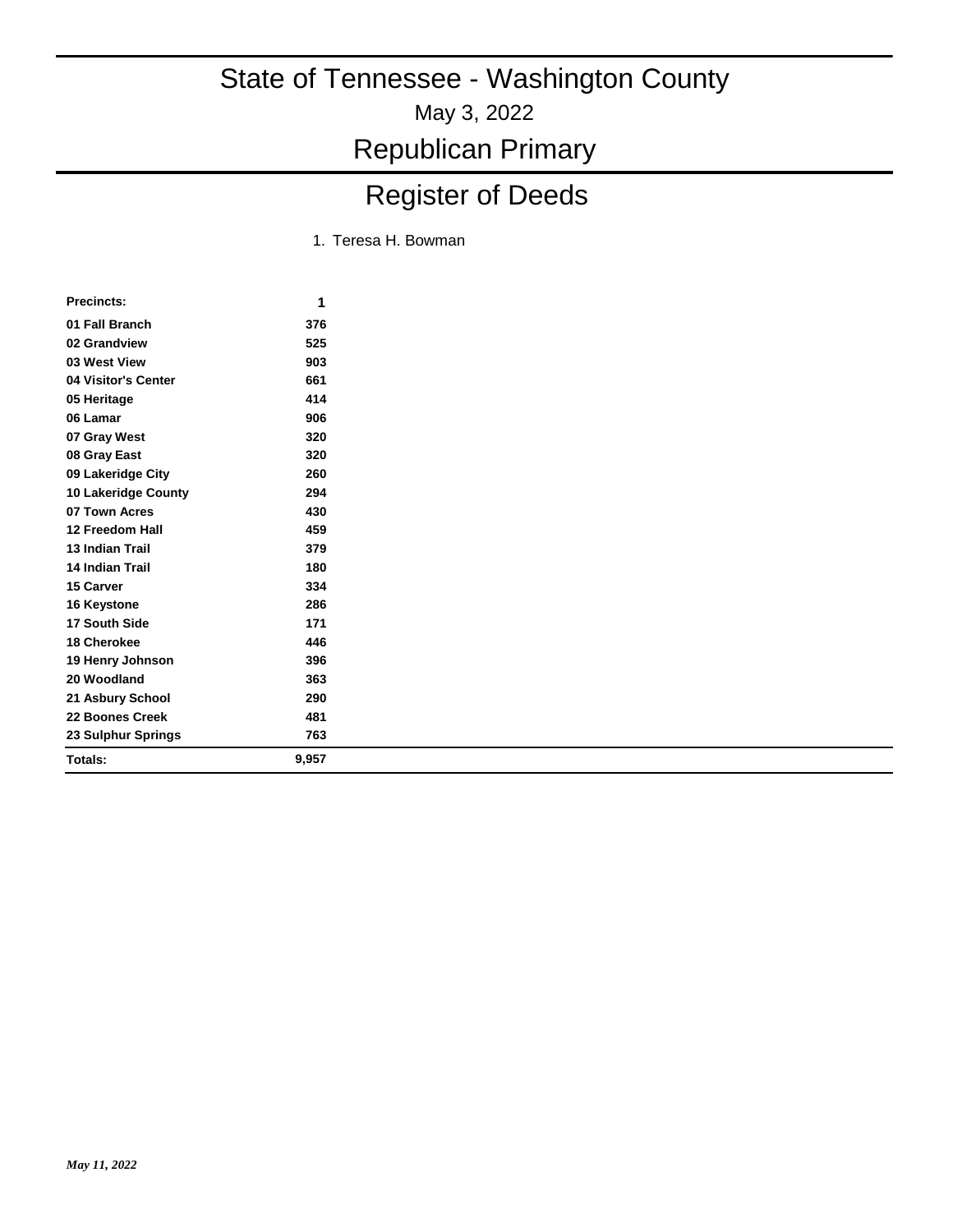## Republican Primary

### School Board Member - District 1

- 1. Kerrie Aistrop
- 2. Annette Buchanan
- 3. Cody Day
- 4. Keith Ervin
- 5. Vince Walters

| <b>Precincts:</b> | 1     | 2     | 3     | 4     | 5     |
|-------------------|-------|-------|-------|-------|-------|
| 03 West View      | 394   | 542   | 593   | 586   | 590   |
| 06 Lamar          | 467   | 543   | 532   | 528   | 633   |
| 17 South Side     | 125   | 104   | 85    | 79    | 72    |
| 18 Cherokee       | 203   | 241   | 203   | 240   | 253   |
| 19 Henry Johnson  | 221   | 226   | 185   | 195   | 176   |
| Totals:           | 1.410 | 1.656 | 1.598 | 1.628 | 1.724 |

## School Board Member - District 3

- 1. David Hammond
- 2. Gregg Huddlestone

| <b>Precincts:</b>      | 1     | $\mathbf{2}$ |
|------------------------|-------|--------------|
| 09 Lakeridge City      | 184   | 162          |
| 10 Lakeridge County    | 208   | 178          |
| 07 Town Acres          | 293   | 253          |
| 12 Freedom Hall        | 328   | 284          |
| 13 Indian Trail        | 280   | 226          |
| <b>14 Indian Trail</b> | 149   | 100          |
| 15 Carver              | 232   | 173          |
| 16 Keystone            | 218   | 171          |
| <b>Totals:</b>         | 1,892 | 1,547        |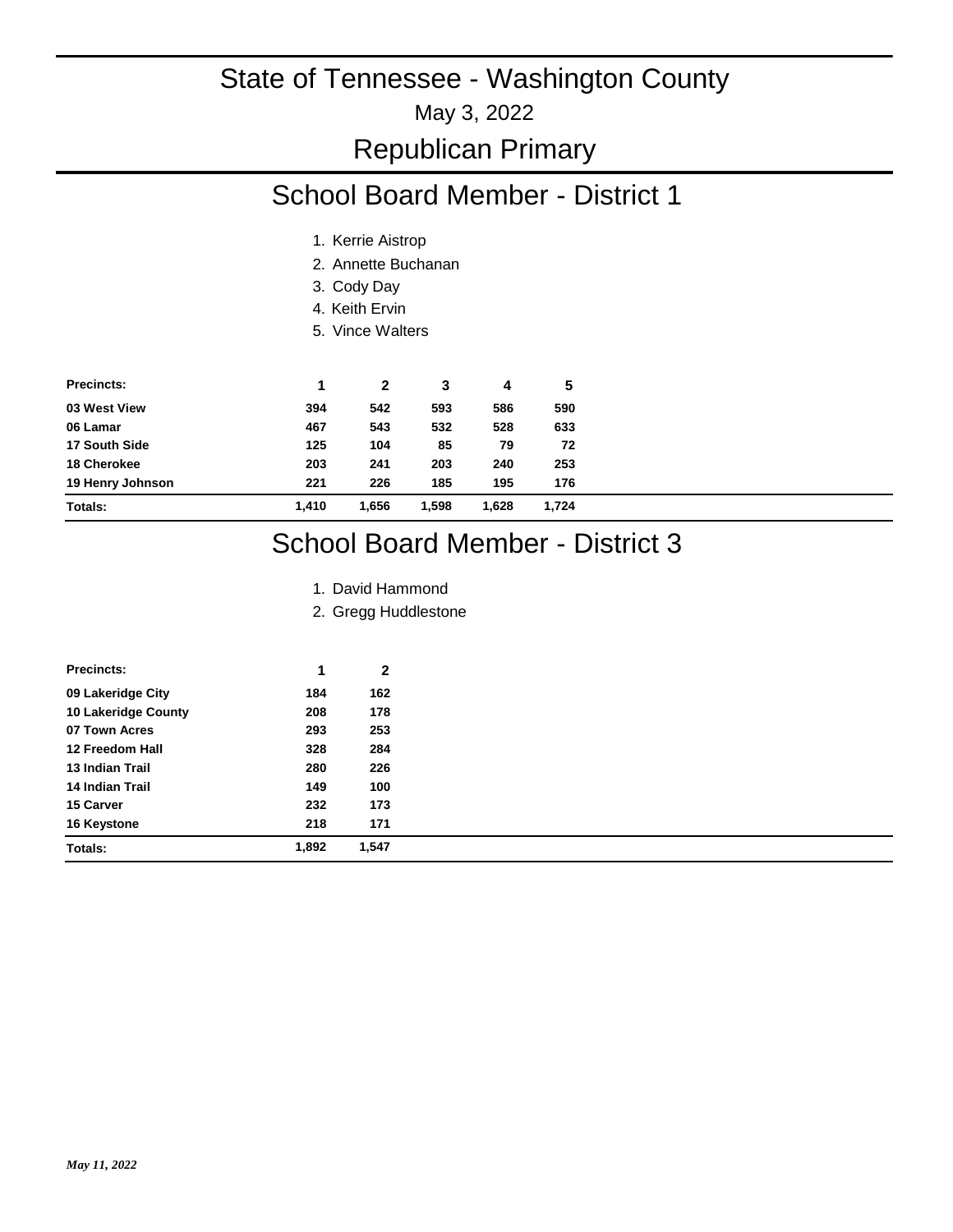### Constable District 1

1. Andy Register

| <b>Precincts:</b> |       |
|-------------------|-------|
| 03 West View      | 782   |
| 06 Lamar          | 760   |
| 17 South Side     | 141   |
| 18 Cherokee       | 372   |
| 19 Henry Johnson  | 329   |
| Totals:           | 2,384 |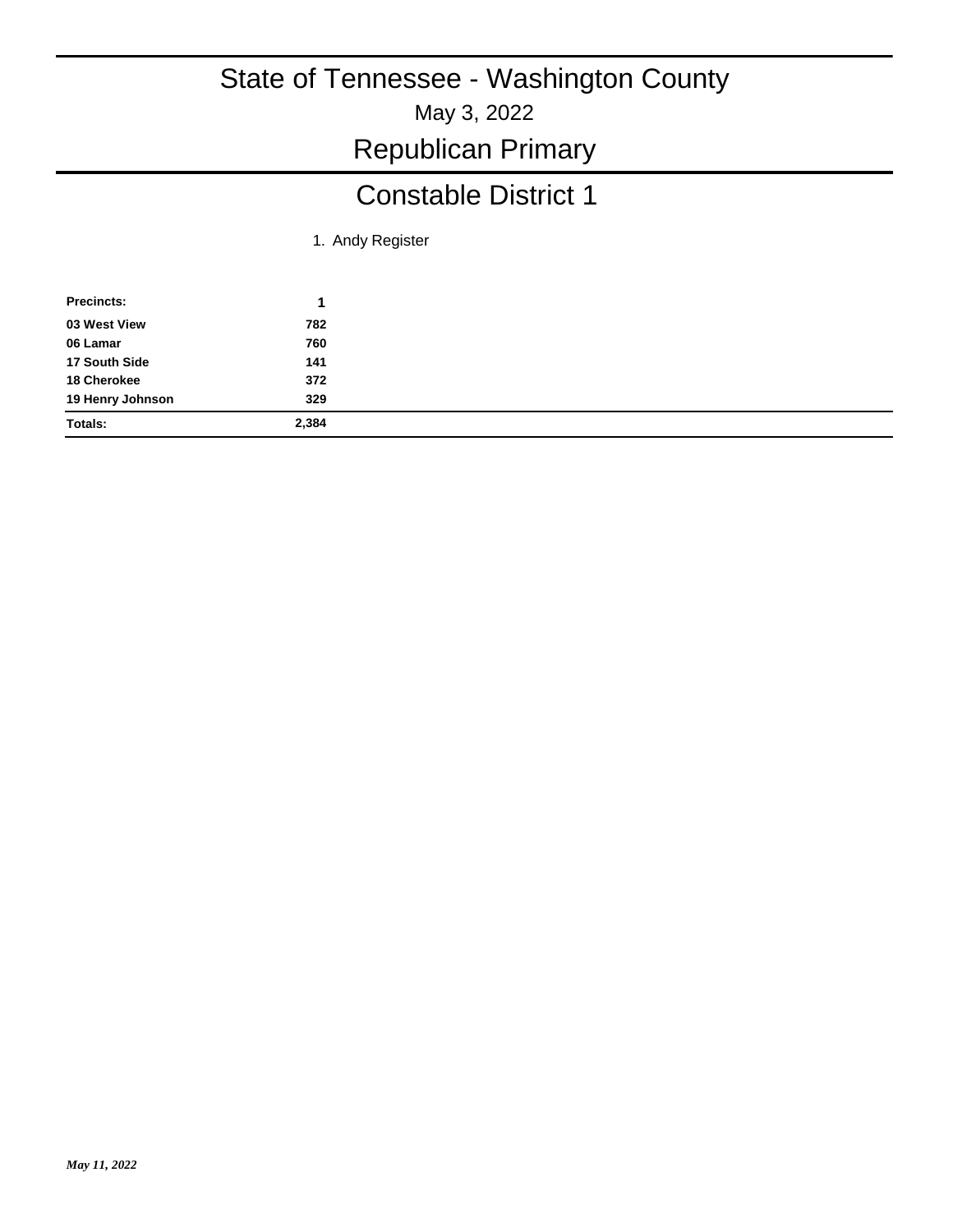Democratic Primary

## County Mayor

| <b>Precincts:</b>      | 1 |
|------------------------|---|
| 01 Fall Branch         | 0 |
| 02 Grandview           | 0 |
| 03 West View           | 0 |
| 04 Visitor's Center    | 0 |
| 05 Heritage            | 0 |
| 06 Lamar               | ŋ |
| 07 Gray West           | 0 |
| 08 Gray East           | 0 |
| 09 Lakeridge City      | O |
| 10 Lakeridge County    | ŋ |
| 07 Town Acres          | 0 |
| 12 Freedom Hall        | 0 |
| <b>13 Indian Trail</b> | O |
| 14 Indian Trail        | O |
| 15 Carver              | O |
| 16 Keystone            | O |
| 17 South Side          | O |
| 18 Cherokee            | 0 |
| 19 Henry Johnson       | 0 |
| 20 Woodland            | 0 |
| 21 Asbury School       | 0 |
| 22 Boones Creek        | 0 |
| 23 Sulphur Springs     | 0 |
| Totals:                | 0 |
|                        |   |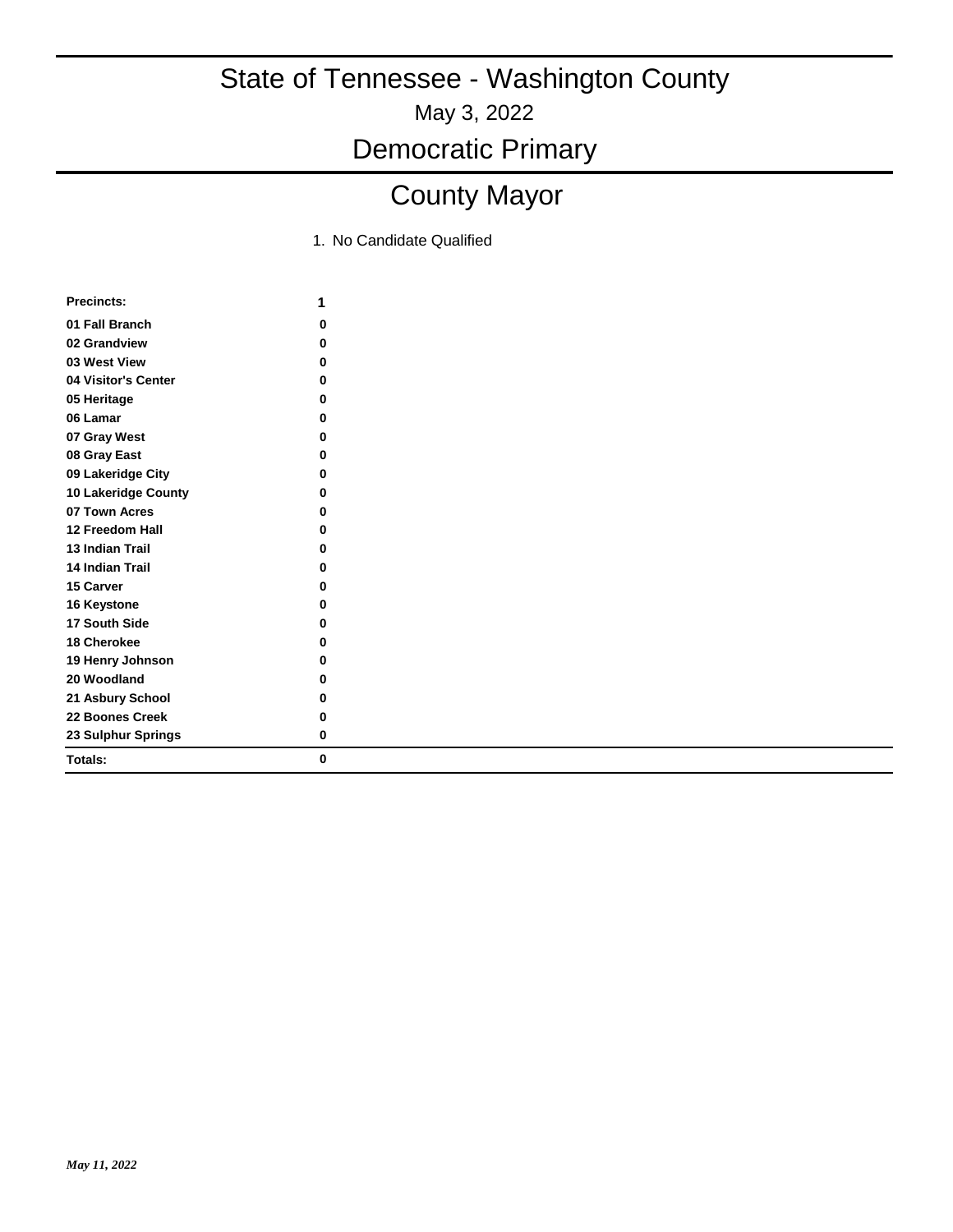May 3, 2022

#### Democratic Primary

### County Commissioner District 1

1. No Candidate Qualified

| <b>Precincts:</b> |  |
|-------------------|--|
| 01 Fall Branch    |  |
| 02 Grandview      |  |
| Totals:           |  |

#### County Commissioner District 2

1. No Candidate Qualified

| <b>Precincts:</b> |  |
|-------------------|--|
| 03 West View      |  |
| Totals:           |  |

#### County Commissioner District 3

1. No Candidate Qualified

| Precincts:          |  |
|---------------------|--|
| 04 Visitor's Center |  |
| 05 Heritage         |  |
| <b>Totals:</b>      |  |

### County Commissioner District 4

| <b>Precincts:</b> |  |
|-------------------|--|
| 06 Lamar          |  |
| Totals:           |  |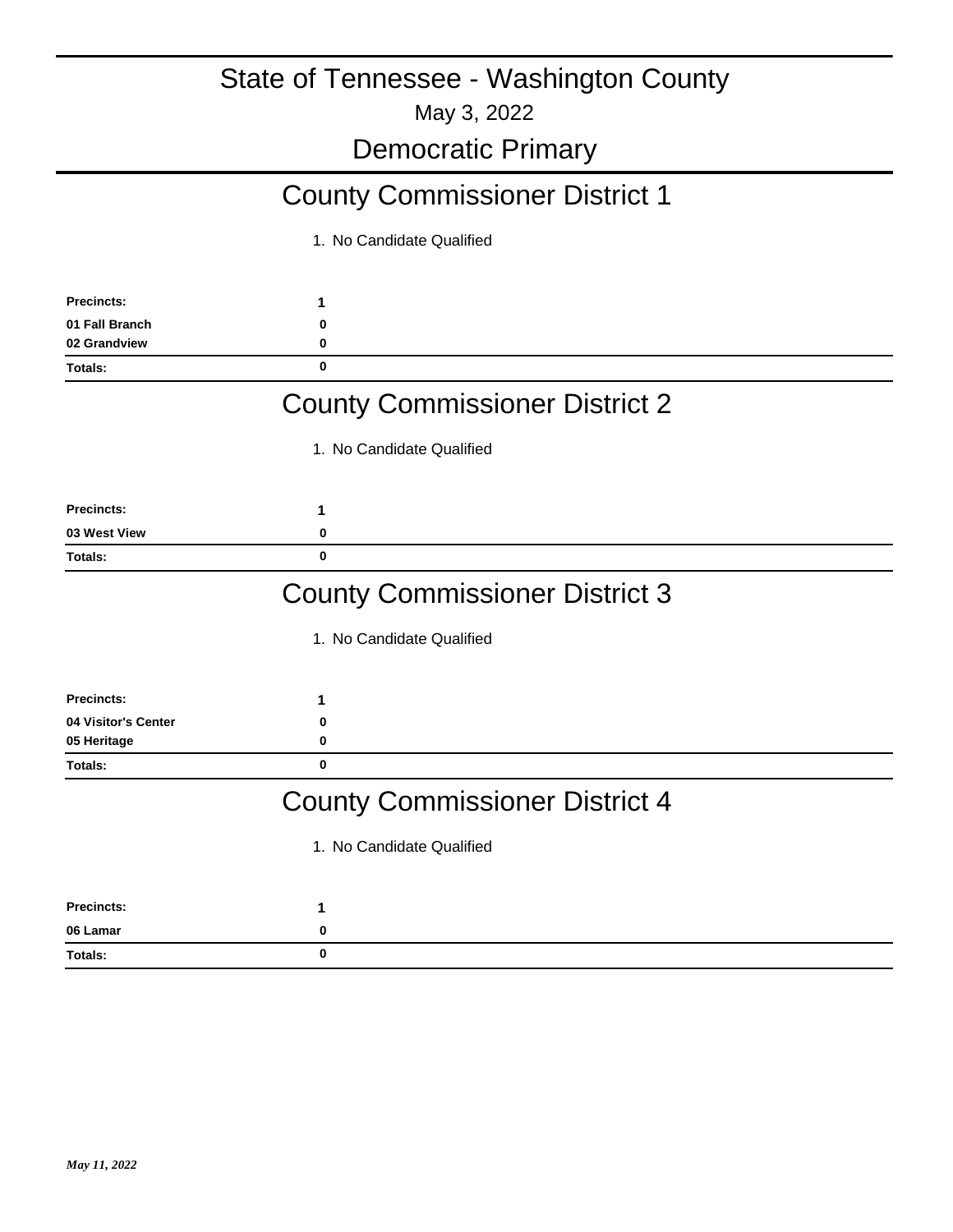May 3, 2022

#### Democratic Primary

## County Commissioner District 5

1. No Candidate Qualified

| <b>Precincts:</b> |  |
|-------------------|--|
| 07 Gray West      |  |
| 08 Gray East      |  |
| <b>Totals:</b>    |  |

#### County Commissioner District 6

1. No Candidate Qualified

| <b>Precincts:</b>   |  |
|---------------------|--|
| 09 Lakeridge City   |  |
| 10 Lakeridge County |  |
| Totals:             |  |

#### County Commissioner District 7

1. No Candidate Qualified

| <b>Precincts:</b> |  |
|-------------------|--|
| 07 Town Acres     |  |
| 12 Freedom Hall   |  |
| <b>Totals:</b>    |  |

#### County Commissioner District 8

| <b>Precincts:</b> |   |  |
|-------------------|---|--|
| 13 Indian Trail   | 0 |  |
| 14 Indian Trail   | 0 |  |
| Totals:           | 0 |  |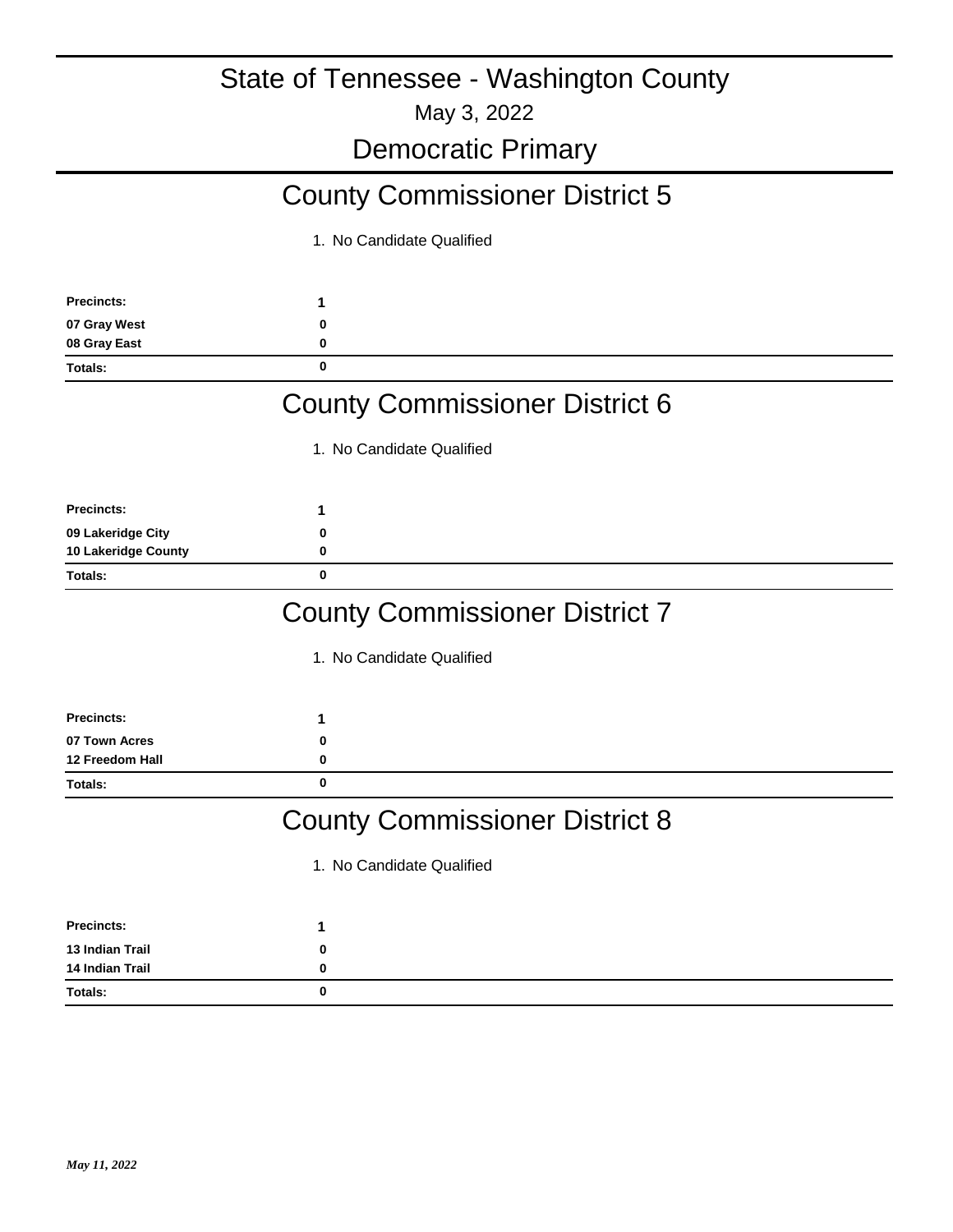## Democratic Primary

## County Commissioner District 9

| <b>Precincts:</b>    | 1                                      |
|----------------------|----------------------------------------|
| 15 Carver            | 0                                      |
| Totals:              | $\bf{0}$                               |
|                      | <b>County Commissioner District 10</b> |
|                      | 1. Ben Putland                         |
| <b>Precincts:</b>    | 1                                      |
| 16 Keystone          | 10                                     |
| Totals:              | 10                                     |
|                      | <b>County Commissioner District 11</b> |
|                      | 1. Jodi Jones                          |
| <b>Precincts:</b>    | 1                                      |
| <b>17 South Side</b> | 46                                     |
| Totals:              | 46                                     |
|                      | <b>County Commissioner District 12</b> |
|                      | 1. No Candidate Qualified              |
| <b>Precincts:</b>    | 1                                      |
| 18 Cherokee          | 0                                      |
| <b>Totals:</b>       | $\bf{0}$                               |
|                      | <b>County Commissioner District 13</b> |
|                      | 1. No Candidate Qualified              |
| <b>Precincts:</b>    | 1                                      |
| 19 Henry Johnson     | 0                                      |
| Totals:              | 0                                      |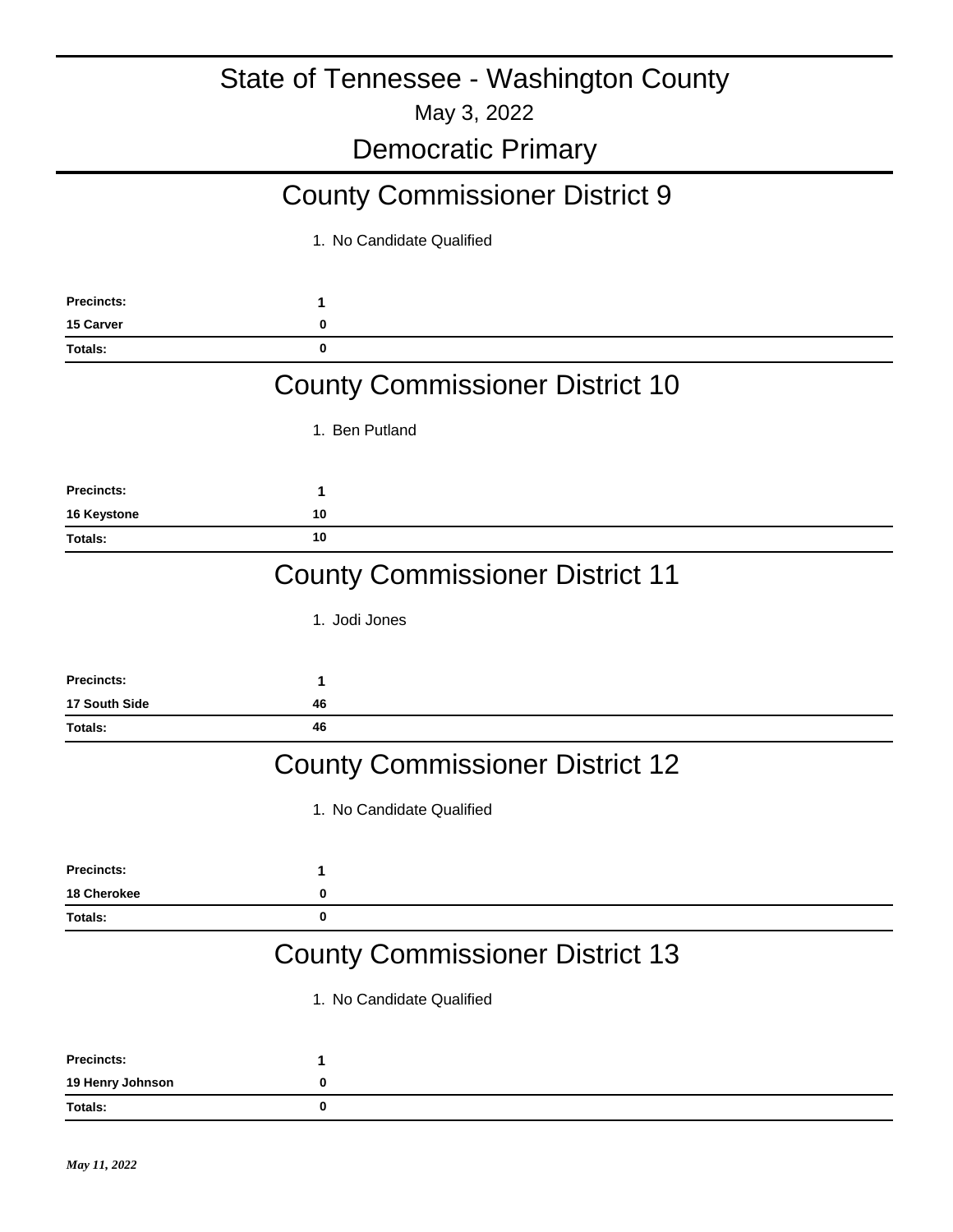### Democratic Primary

## County Commissioner District 14

1. No Candidate Qualified

| <b>Precincts:</b> |   |
|-------------------|---|
| 20 Woodland       |   |
| 21 Asbury School  |   |
| <b>Totals:</b>    | O |

### County Commissioner District 15

| <b>Precincts:</b>  |  |
|--------------------|--|
| 22 Boones Creek    |  |
| 23 Sulphur Springs |  |
| Totals:            |  |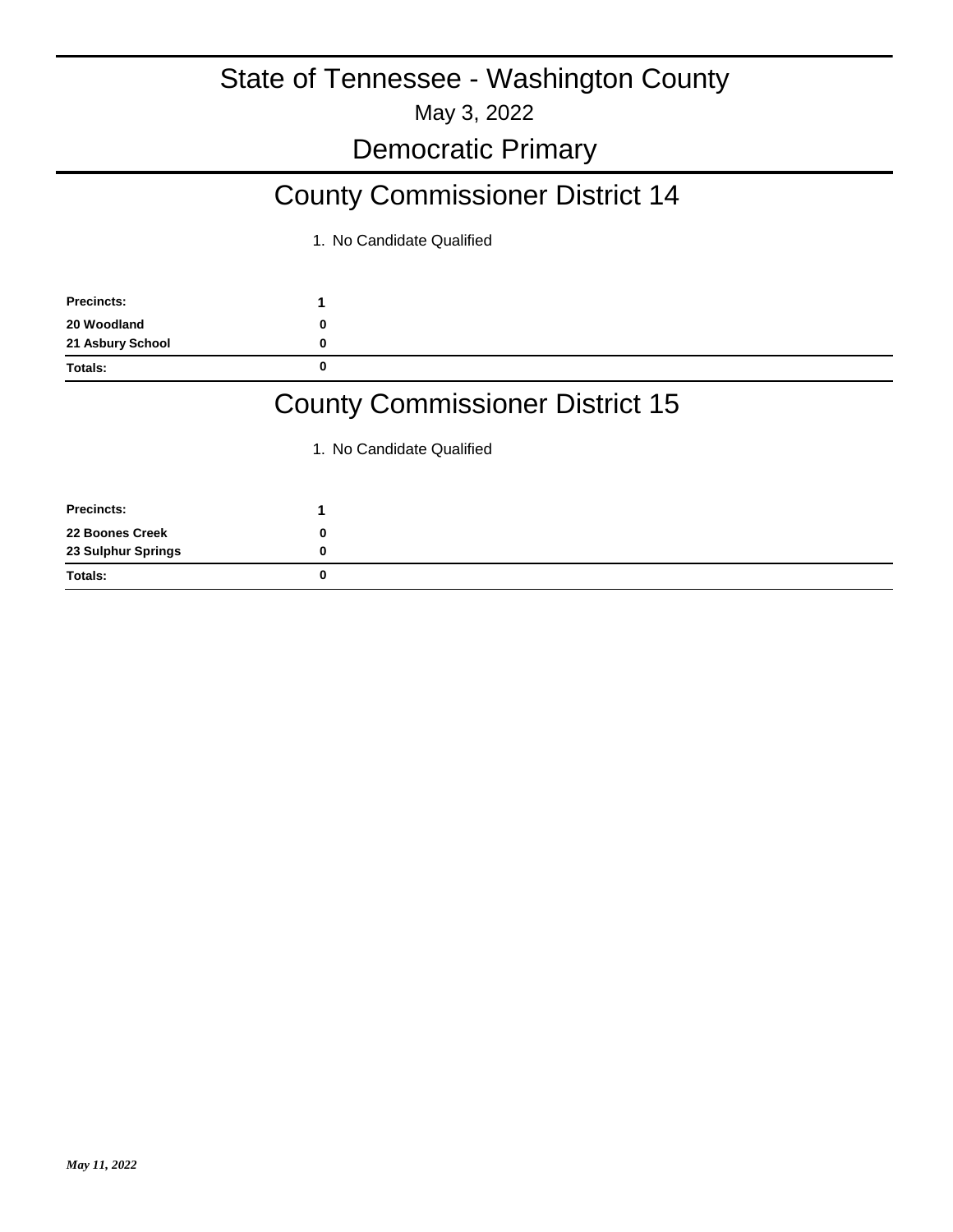Democratic Primary

## County Trustee

| <b>Precincts:</b>      | 1 |
|------------------------|---|
| 01 Fall Branch         | 0 |
| 02 Grandview           | 0 |
| 03 West View           | 0 |
| 04 Visitor's Center    | 0 |
| 05 Heritage            | 0 |
| 06 Lamar               | ŋ |
| 07 Gray West           | O |
| 08 Gray East           | O |
| 09 Lakeridge City      | O |
| 10 Lakeridge County    | O |
| 07 Town Acres          | ŋ |
| 12 Freedom Hall        | 0 |
| <b>13 Indian Trail</b> | ŋ |
| <b>14 Indian Trail</b> | O |
| <b>15 Carver</b>       | ŋ |
| 16 Keystone            | O |
| 17 South Side          | O |
| 18 Cherokee            | O |
| 19 Henry Johnson       | 0 |
| 20 Woodland            | 0 |
| 21 Asbury School       | 0 |
| 22 Boones Creek        | 0 |
| 23 Sulphur Springs     | 0 |
| Totals:                | 0 |
|                        |   |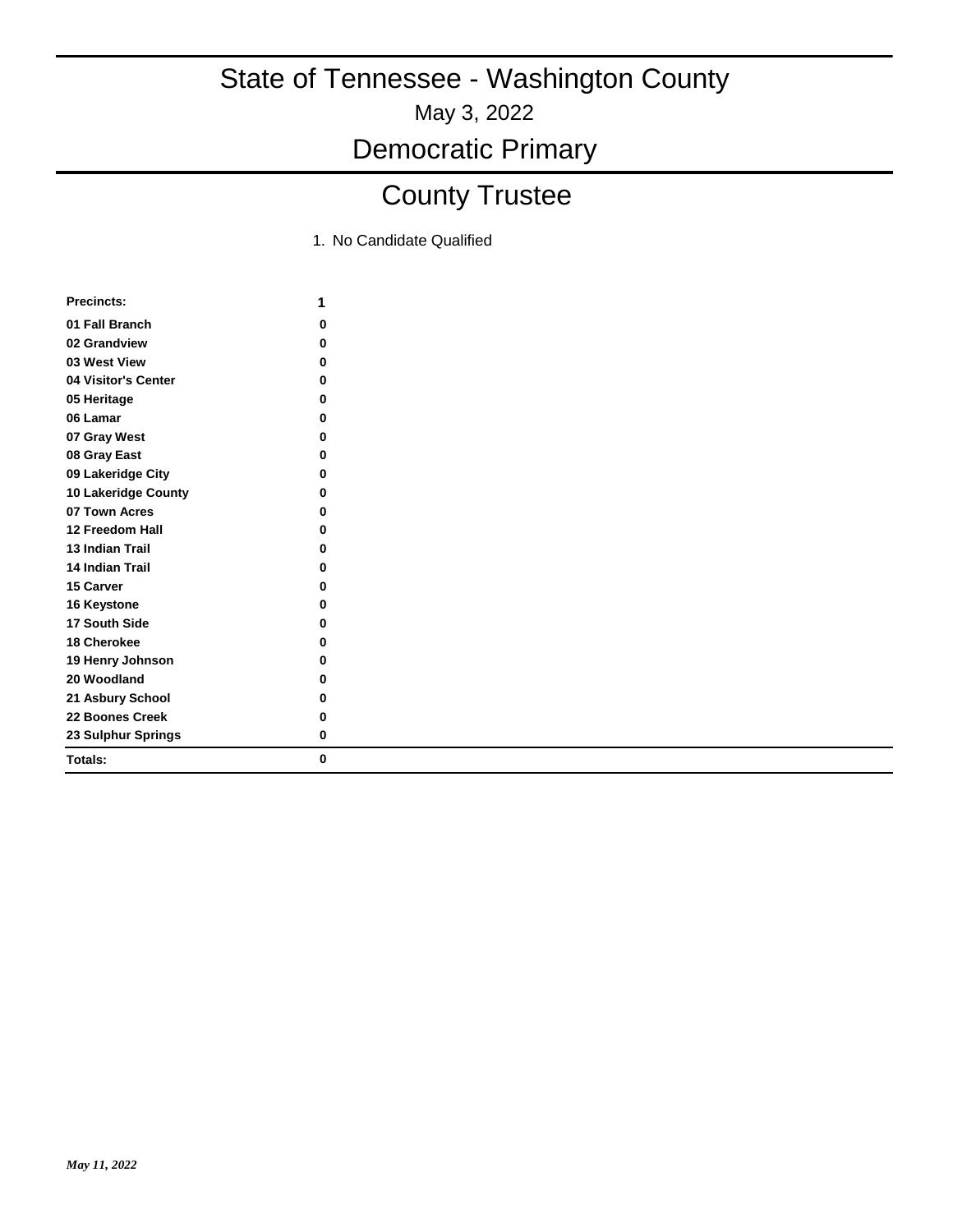## General Sessions Judge Part I

| <b>Precincts:</b>      | 1 |
|------------------------|---|
| 01 Fall Branch         | 0 |
| 02 Grandview           | 0 |
| 03 West View           | 0 |
| 04 Visitor's Center    | 0 |
| 05 Heritage            | 0 |
| 06 Lamar               | ŋ |
| 07 Gray West           | 0 |
| 08 Gray East           | 0 |
| 09 Lakeridge City      | O |
| 10 Lakeridge County    | 0 |
| 07 Town Acres          | 0 |
| 12 Freedom Hall        | 0 |
| <b>13 Indian Trail</b> | ŋ |
| <b>14 Indian Trail</b> | 0 |
| <b>15 Carver</b>       | ŋ |
| 16 Keystone            | O |
| 17 South Side          | 0 |
| 18 Cherokee            | 0 |
| 19 Henry Johnson       | 0 |
| 20 Woodland            | ŋ |
| 21 Asbury School       | 0 |
| 22 Boones Creek        | 0 |
| 23 Sulphur Springs     | 0 |
| Totals:                | 0 |
|                        |   |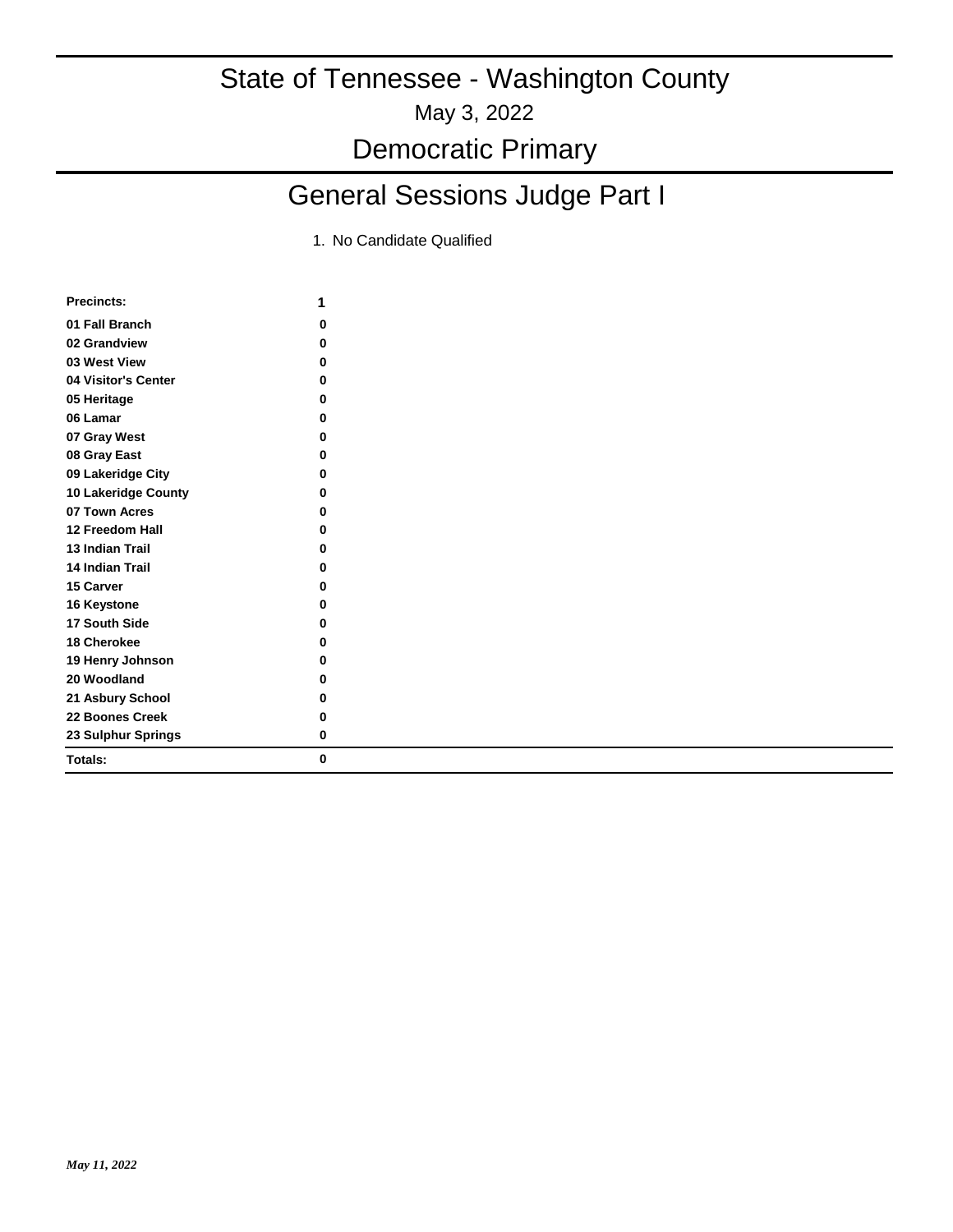## General Sessions Judge Part II

| <b>Precincts:</b>      | 1 |
|------------------------|---|
| 01 Fall Branch         | 0 |
| 02 Grandview           | O |
| 03 West View           | 0 |
| 04 Visitor's Center    | 0 |
| 05 Heritage            | 0 |
| 06 Lamar               | 0 |
| 07 Gray West           | ŋ |
| 08 Gray East           | ŋ |
| 09 Lakeridge City      | 0 |
| 10 Lakeridge County    | 0 |
| 07 Town Acres          | 0 |
| 12 Freedom Hall        | 0 |
| <b>13 Indian Trail</b> | 0 |
| <b>14 Indian Trail</b> | 0 |
| 15 Carver              | ŋ |
| 16 Keystone            | O |
| 17 South Side          | 0 |
| 18 Cherokee            | 0 |
| 19 Henry Johnson       | 0 |
| 20 Woodland            | 0 |
| 21 Asbury School       | 0 |
| 22 Boones Creek        | 0 |
| 23 Sulphur Springs     | 0 |
| Totals:                | 0 |
|                        |   |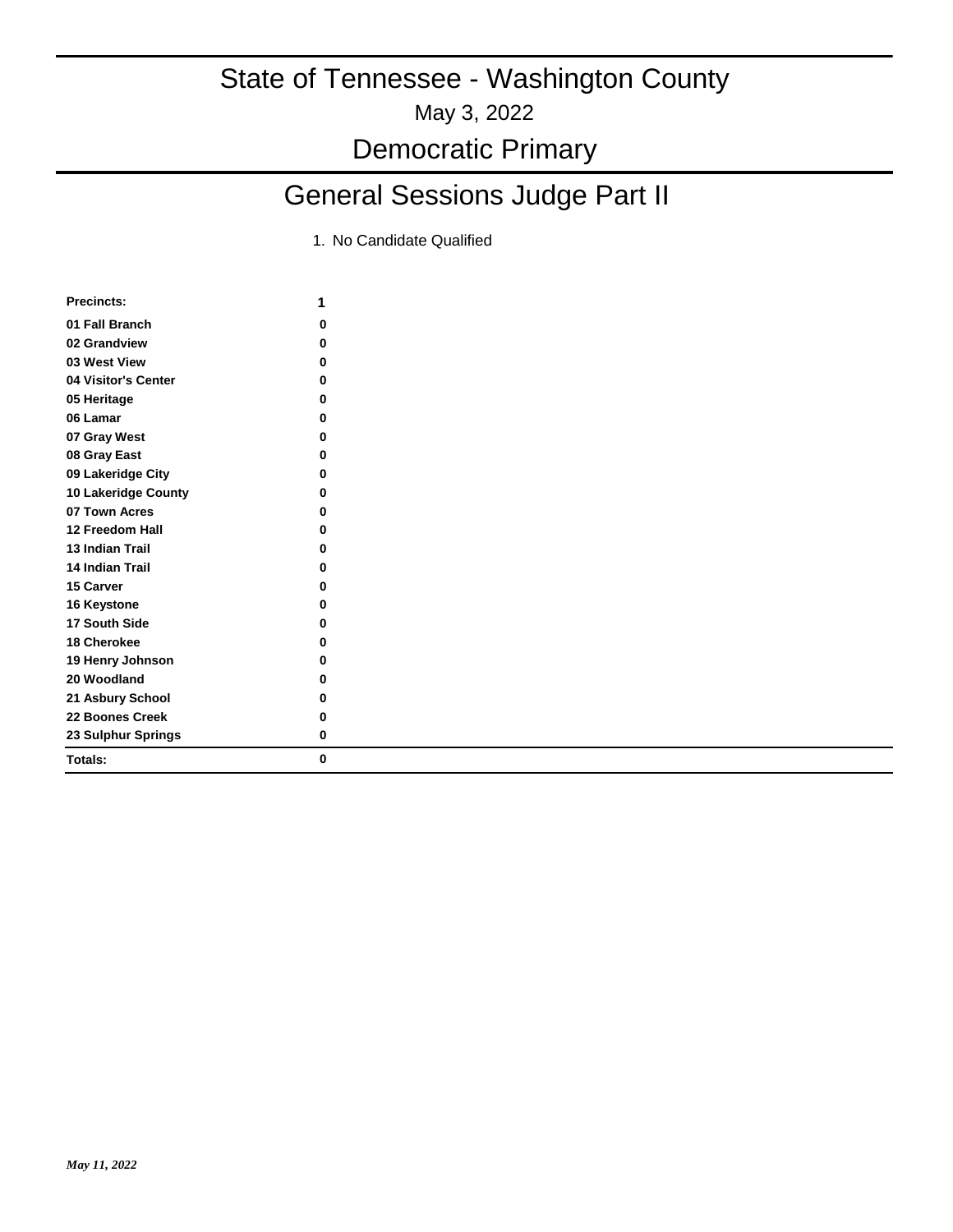## General Sessions Judge Part III

| <b>Precincts:</b>      | 1 |
|------------------------|---|
| 01 Fall Branch         | 0 |
| 02 Grandview           | 0 |
| 03 West View           | 0 |
| 04 Visitor's Center    | 0 |
| 05 Heritage            | 0 |
| 06 Lamar               | 0 |
| 07 Gray West           | ŋ |
| 08 Gray East           | O |
| 09 Lakeridge City      | 0 |
| 10 Lakeridge County    | 0 |
| 07 Town Acres          | 0 |
| 12 Freedom Hall        | 0 |
| <b>13 Indian Trail</b> | 0 |
| <b>14 Indian Trail</b> | O |
| <b>15 Carver</b>       | 0 |
| 16 Keystone            | 0 |
| 17 South Side          | 0 |
| 18 Cherokee            | 0 |
| 19 Henry Johnson       | 0 |
| 20 Woodland            | 0 |
| 21 Asbury School       | 0 |
| 22 Boones Creek        | 0 |
| 23 Sulphur Springs     | 0 |
| Totals:                | 0 |
|                        |   |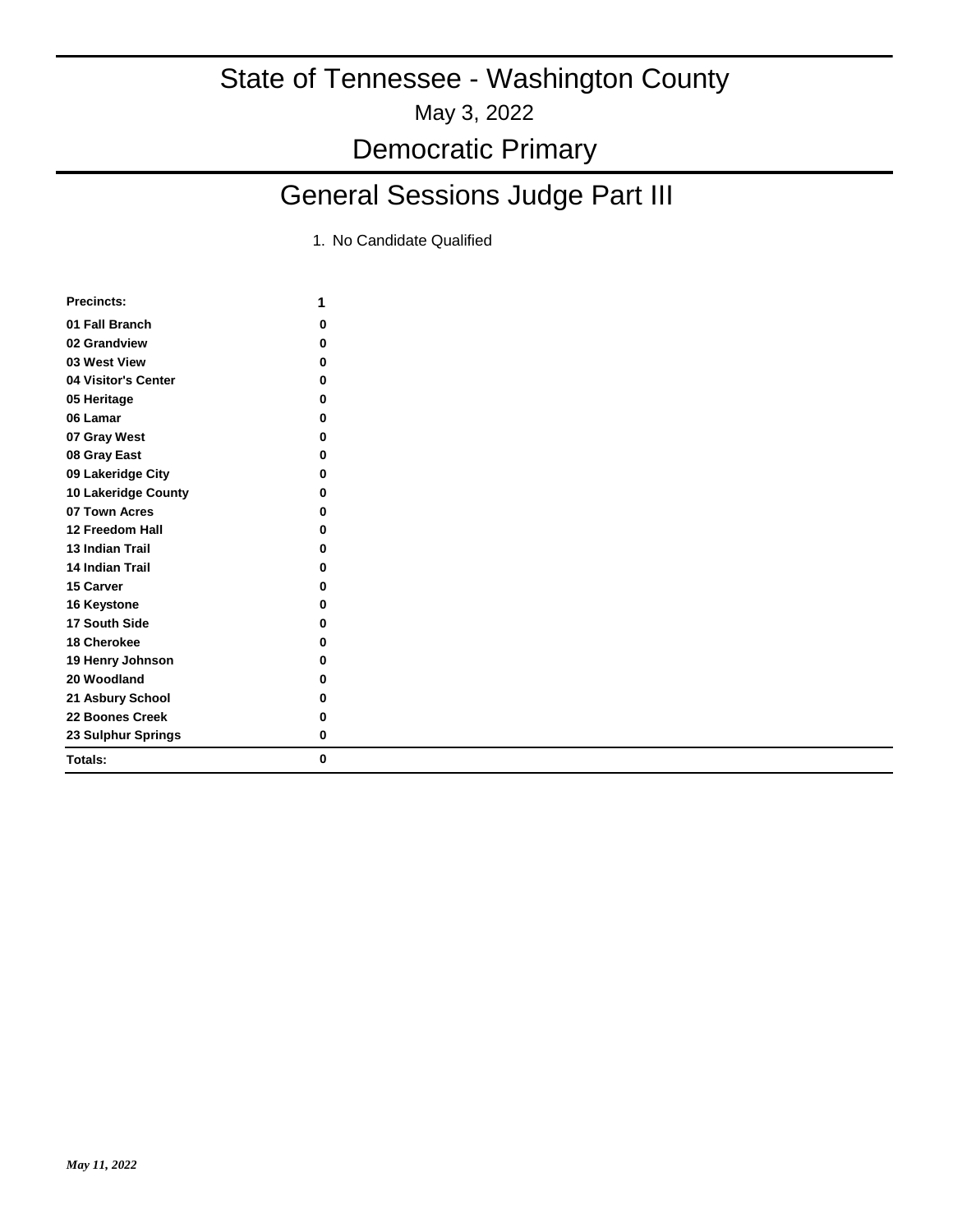## Democratic Primary

## **Sheriff**

|                        | 1 |
|------------------------|---|
| 01 Fall Branch         | 0 |
| 02 Grandview           | 0 |
| 03 West View           | 0 |
| 04 Visitor's Center    | 0 |
| 05 Heritage            | 0 |
| 06 Lamar               | 0 |
| 07 Gray West           | 0 |
| 08 Gray East           | 0 |
| 09 Lakeridge City      | 0 |
| 10 Lakeridge County    | 0 |
| 07 Town Acres          | 0 |
| 12 Freedom Hall        | 0 |
| <b>13 Indian Trail</b> | 0 |
| 14 Indian Trail        | 0 |
| 15 Carver              | 0 |
| 16 Keystone            | 0 |
| 17 South Side          | 0 |
| 18 Cherokee            | 0 |
| 19 Henry Johnson       | 0 |
| 20 Woodland            | 0 |
| 21 Asbury School       | 0 |
| 22 Boones Creek        | 0 |
| 23 Sulphur Springs     | 0 |
| Totals:                | 0 |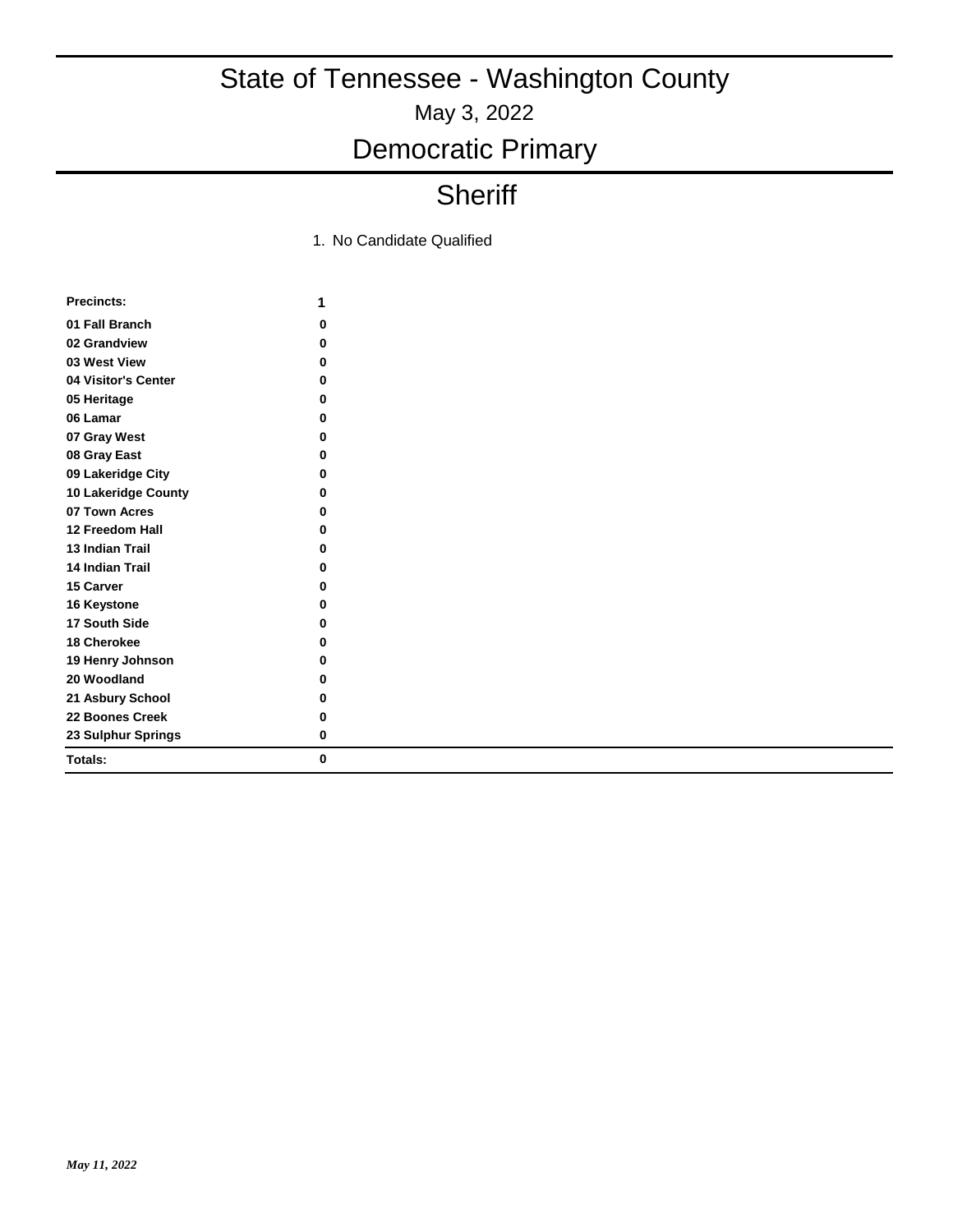May 3, 2022

Democratic Primary

## Circuit Court Clerk

| <b>Precincts:</b>          | 1 |
|----------------------------|---|
| 01 Fall Branch             | 0 |
| 02 Grandview               | O |
| 03 West View               | 0 |
| 04 Visitor's Center        | 0 |
| 05 Heritage                | 0 |
| 06 Lamar                   | 0 |
| 07 Gray West               | 0 |
| 08 Gray East               | 0 |
| 09 Lakeridge City          | 0 |
| <b>10 Lakeridge County</b> | 0 |
| 07 Town Acres              | 0 |
| 12 Freedom Hall            | 0 |
| <b>13 Indian Trail</b>     | ŋ |
| <b>14 Indian Trail</b>     | 0 |
| <b>15 Carver</b>           | 0 |
| 16 Keystone                | 0 |
| 17 South Side              | 0 |
| 18 Cherokee                | 0 |
| 19 Henry Johnson           | 0 |
| 20 Woodland                | 0 |
| 21 Asbury School           | 0 |
| 22 Boones Creek            | 0 |
| 23 Sulphur Springs         | 0 |
| Totals:                    | 0 |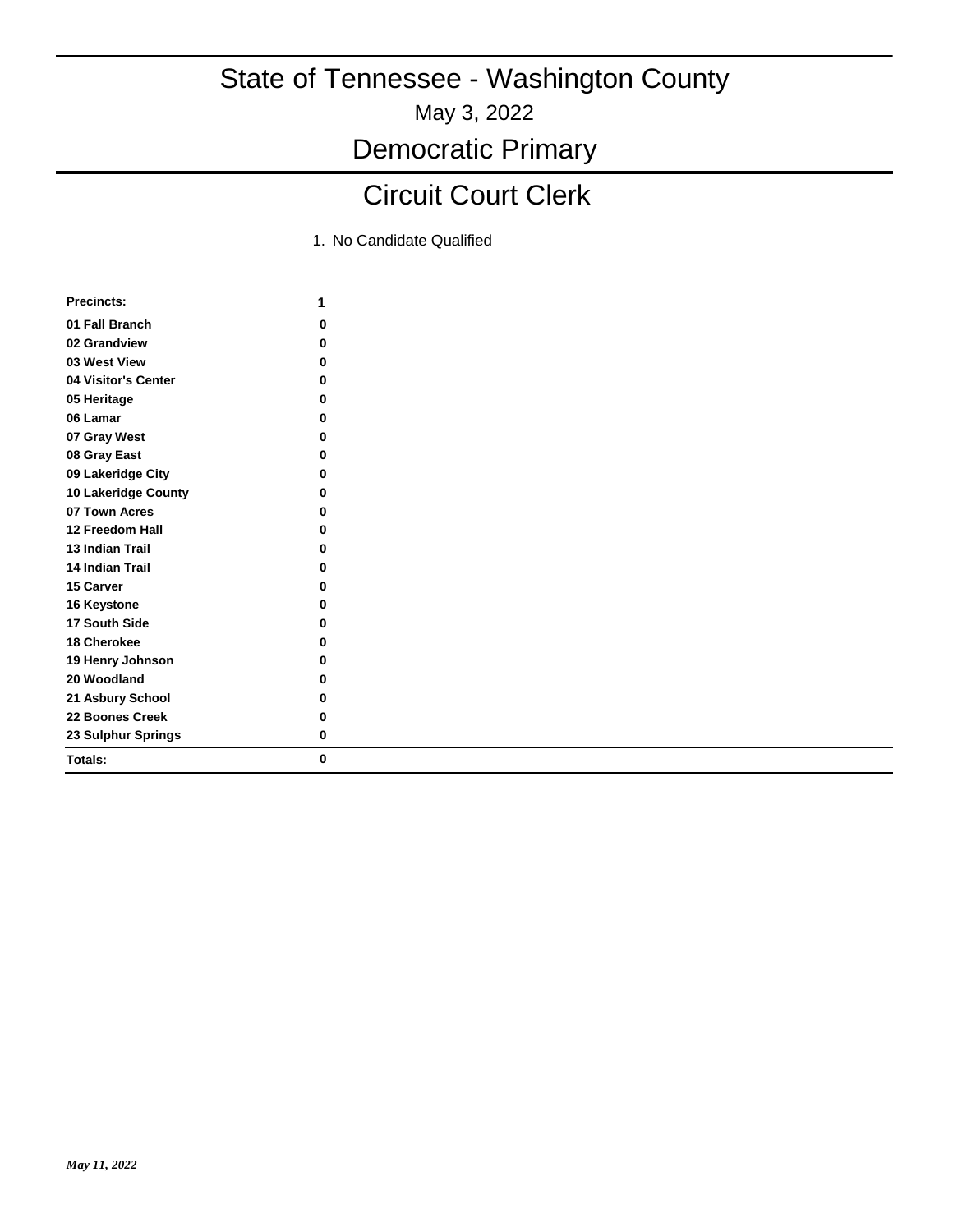Democratic Primary

## County Clerk

| <b>Precincts:</b>      | 1 |
|------------------------|---|
| 01 Fall Branch         | 0 |
| 02 Grandview           | 0 |
| 03 West View           | 0 |
| 04 Visitor's Center    | 0 |
| 05 Heritage            | 0 |
| 06 Lamar               | 0 |
| 07 Gray West           | 0 |
| 08 Gray East           | 0 |
| 09 Lakeridge City      | 0 |
| 10 Lakeridge County    | 0 |
| 07 Town Acres          | 0 |
| 12 Freedom Hall        | 0 |
| <b>13 Indian Trail</b> | 0 |
| <b>14 Indian Trail</b> | 0 |
| <b>15 Carver</b>       | 0 |
| 16 Keystone            | ŋ |
| 17 South Side          | 0 |
| 18 Cherokee            | 0 |
| 19 Henry Johnson       | 0 |
| 20 Woodland            | 0 |
| 21 Asbury School       | 0 |
| 22 Boones Creek        | 0 |
| 23 Sulphur Springs     | 0 |
| Totals:                | 0 |
|                        |   |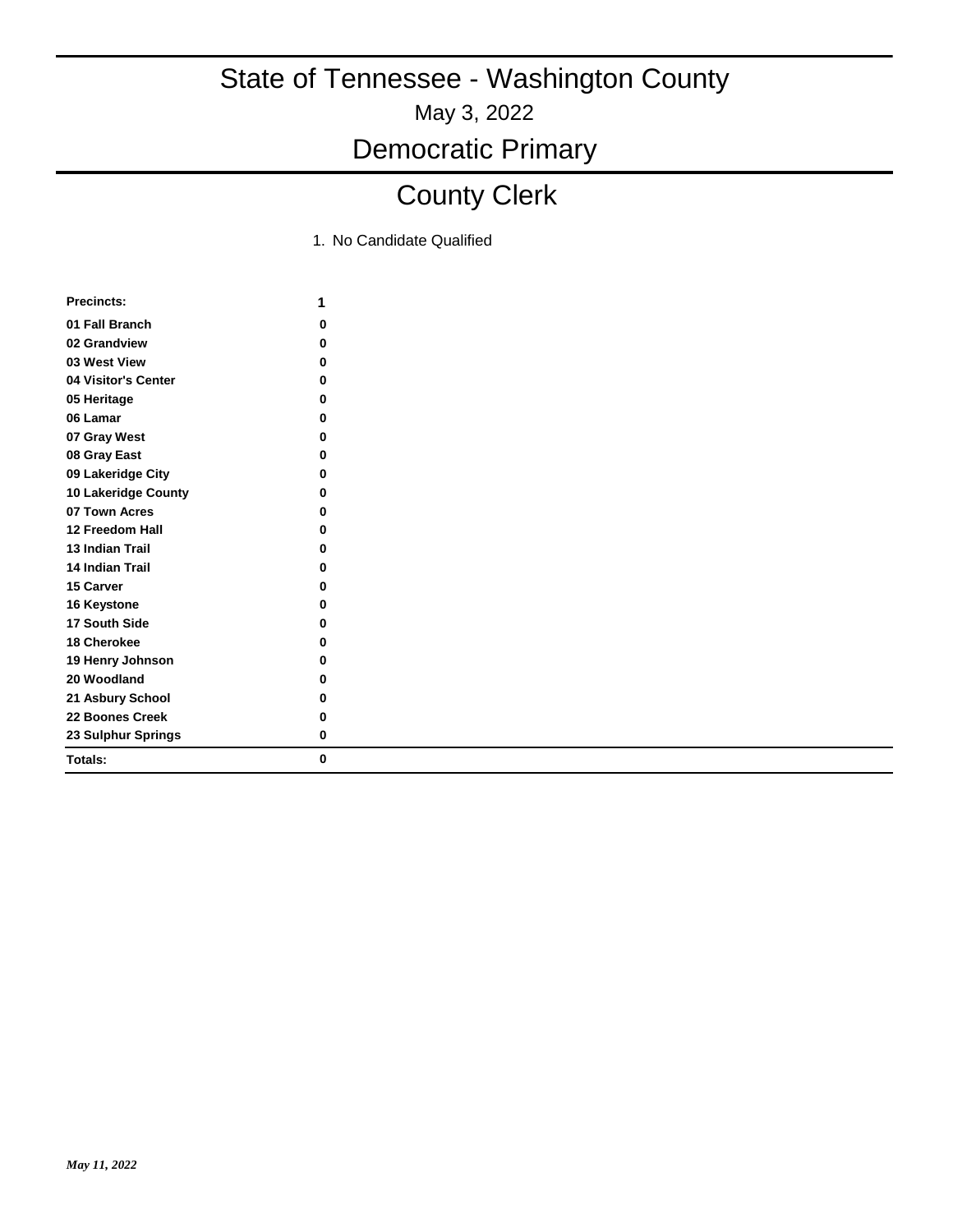May 3, 2022

Democratic Primary

## Register of Deeds

| <b>Precincts:</b>      | 1 |
|------------------------|---|
| 01 Fall Branch         | 0 |
| 02 Grandview           | O |
| 03 West View           | O |
| 04 Visitor's Center    | O |
| 05 Heritage            | 0 |
| 06 Lamar               | ŋ |
| 07 Gray West           | O |
| 08 Gray East           | O |
| 09 Lakeridge City      | 0 |
| 10 Lakeridge County    | 0 |
| 07 Town Acres          | U |
| 12 Freedom Hall        | 0 |
| <b>13 Indian Trail</b> | ŋ |
| <b>14 Indian Trail</b> | 0 |
| 15 Carver              | O |
| 16 Keystone            | O |
| 17 South Side          | 0 |
| <b>18 Cherokee</b>     | 0 |
| 19 Henry Johnson       | 0 |
| 20 Woodland            | 0 |
| 21 Asbury School       | 0 |
| 22 Boones Creek        | U |
| 23 Sulphur Springs     | 0 |
| Totals:                | 0 |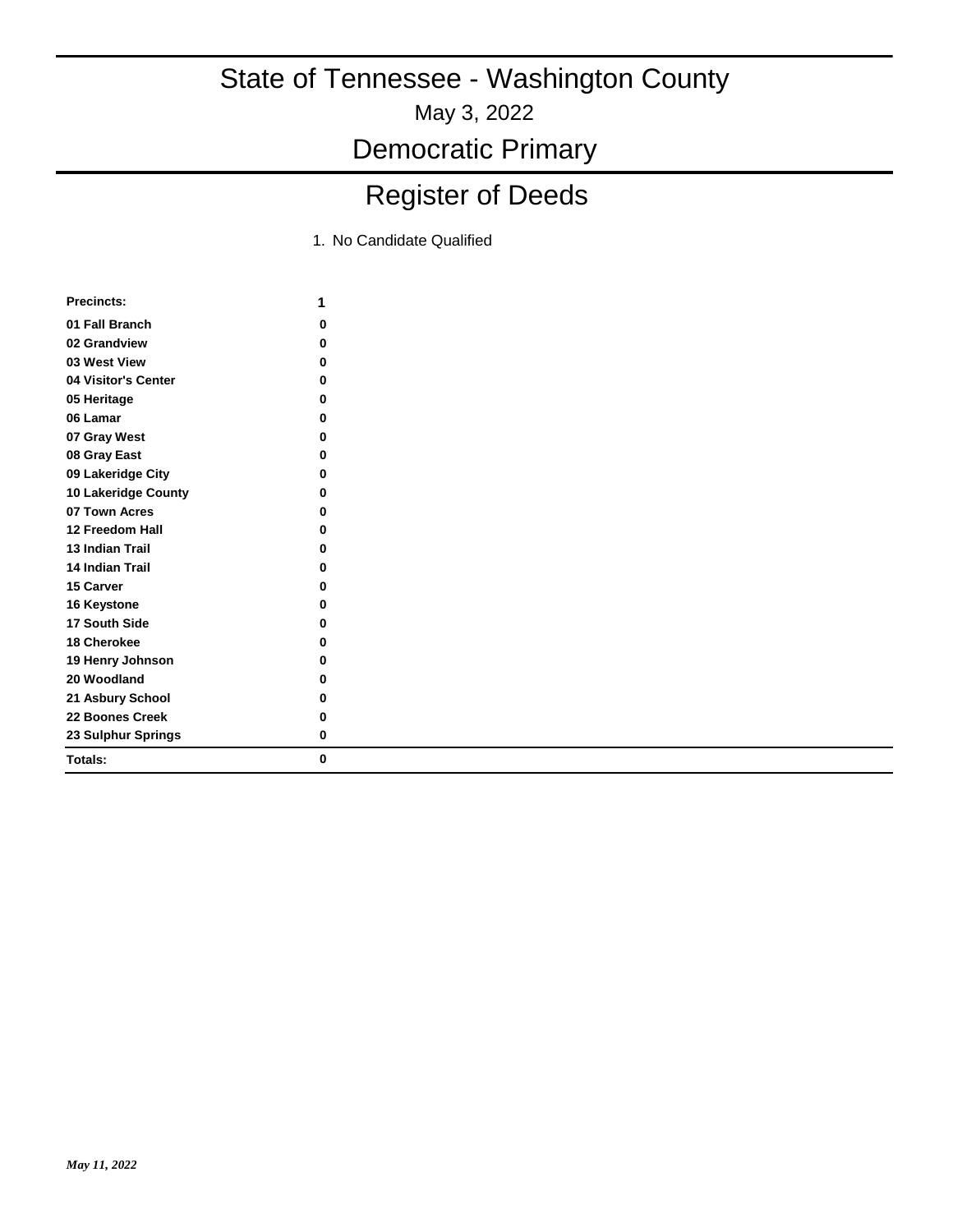### School Board Member - District 1

1. No Candidate Qualified

| <b>Precincts:</b> |   |
|-------------------|---|
| 03 West View      | 0 |
| 06 Lamar          | 0 |
| 17 South Side     | 0 |
| 18 Cherokee       | 0 |
| 19 Henry Johnson  | 0 |
| <b>Totals:</b>    | 0 |

### School Board Member - District 3

| Precincts:          |   |
|---------------------|---|
| 09 Lakeridge City   | 0 |
| 10 Lakeridge County | 0 |
| 07 Town Acres       | 0 |
| 12 Freedom Hall     | 0 |
| 13 Indian Trail     | 0 |
| 14 Indian Trail     | 0 |
| 15 Carver           | 0 |
| 16 Keystone         | 0 |
| Totals:             | 0 |